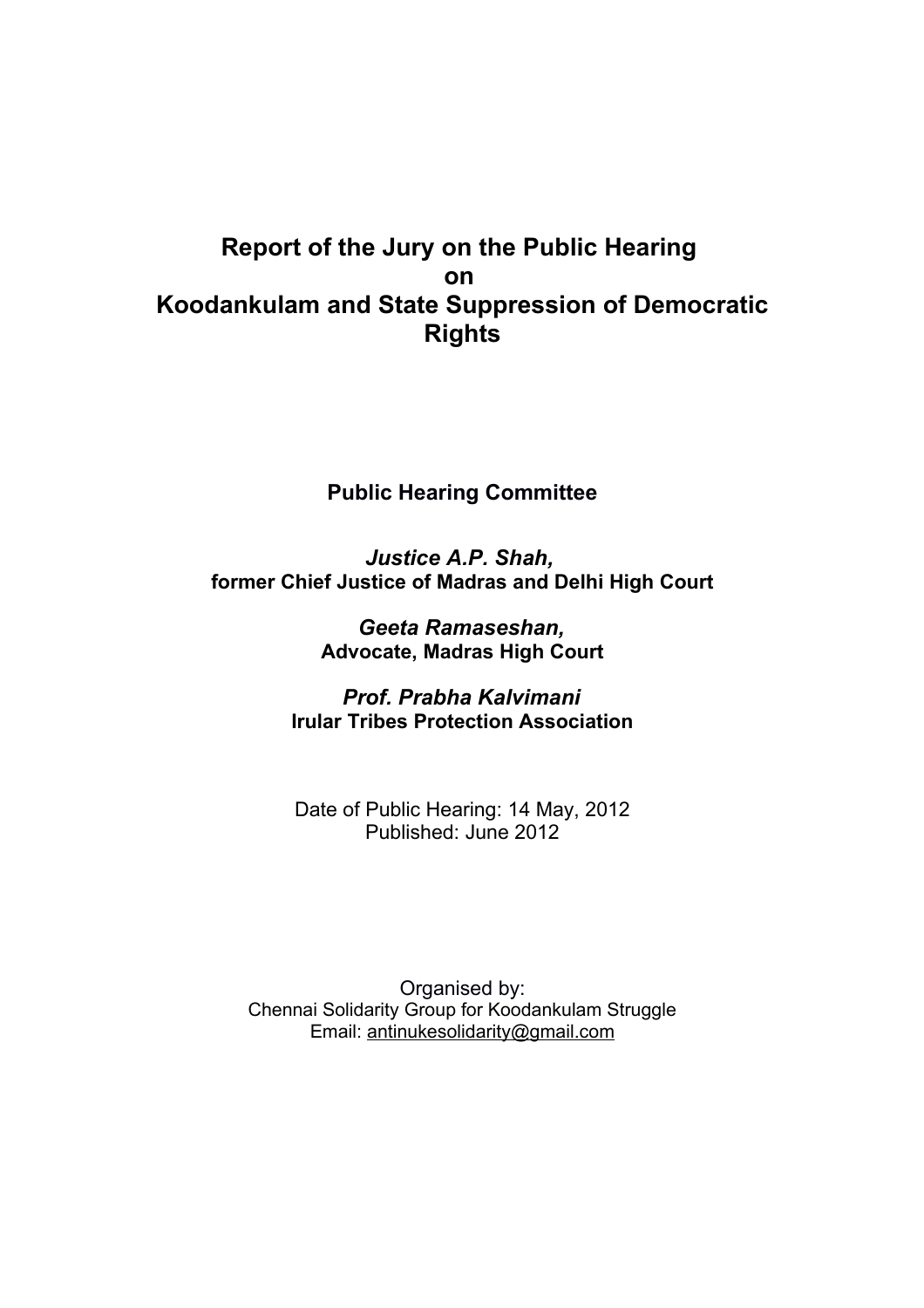### **EXECUTIVE SUMMARY**

This report is based on the testimonies of persons who participated in the public hearing on Koodankulam and State Suppression of Democratic Rights, held on 14 May, 2012 in Lawrence Sundaram Hall, Loyola College, Chennai. The public hearing was organised by the Chennai Solidarity Group for Koodankulam Struggle, a coalition of individuals and organisations formed to lend solidarity to the anti-nuclear struggle in Koodankulam.

### **FINDINGS OF THE HEARING**

### **The restriction ON FREEDOM of speech**

1. People living around the nuclear plant have strong reservations to its presence and have voiced their opposition to it. However ever since the plant was commissioned, any activities critical of the plant were countered by strong reaction as if even talking about the subject was seditious and against the State. This resulted in the suppression of the people's right to freedom of speech.

### **The restriction on freedom of movement**

2. The area around where the plant is situated was under siege with the imposition of section 144 CrPC at the time of the hearing, and in March. In both instances, the Government placed complete and severe restrictions on the freedom of movement of persons living in and around the area.

### **The denial of information**

3. The protestors are seeking genuine information that would address their concerns about safety, and there are genuine reasons for such safety concerns. Instead of addressing their concerns, and furnishing them information to which they are entitled under the Right to Information Act, the state police machinery is being used to harass them.

### **Registration of criminal cases and arrests**

4. The systematic registration of various cases against the protestors charging them with sedition, waging war against the Government of India, promoting enmity between different groups, and other provisions of the Indian Penal Code, seems to support the allegation of the persons who appeared before the committee that cases have been foisted on them in view of their active participation against the nuclear plant. The jury found that many arrests were made very arbitrarily. The mechanical and arbitrary method of arrests indicate that the issue was not that the persons concerned had committed an offence but was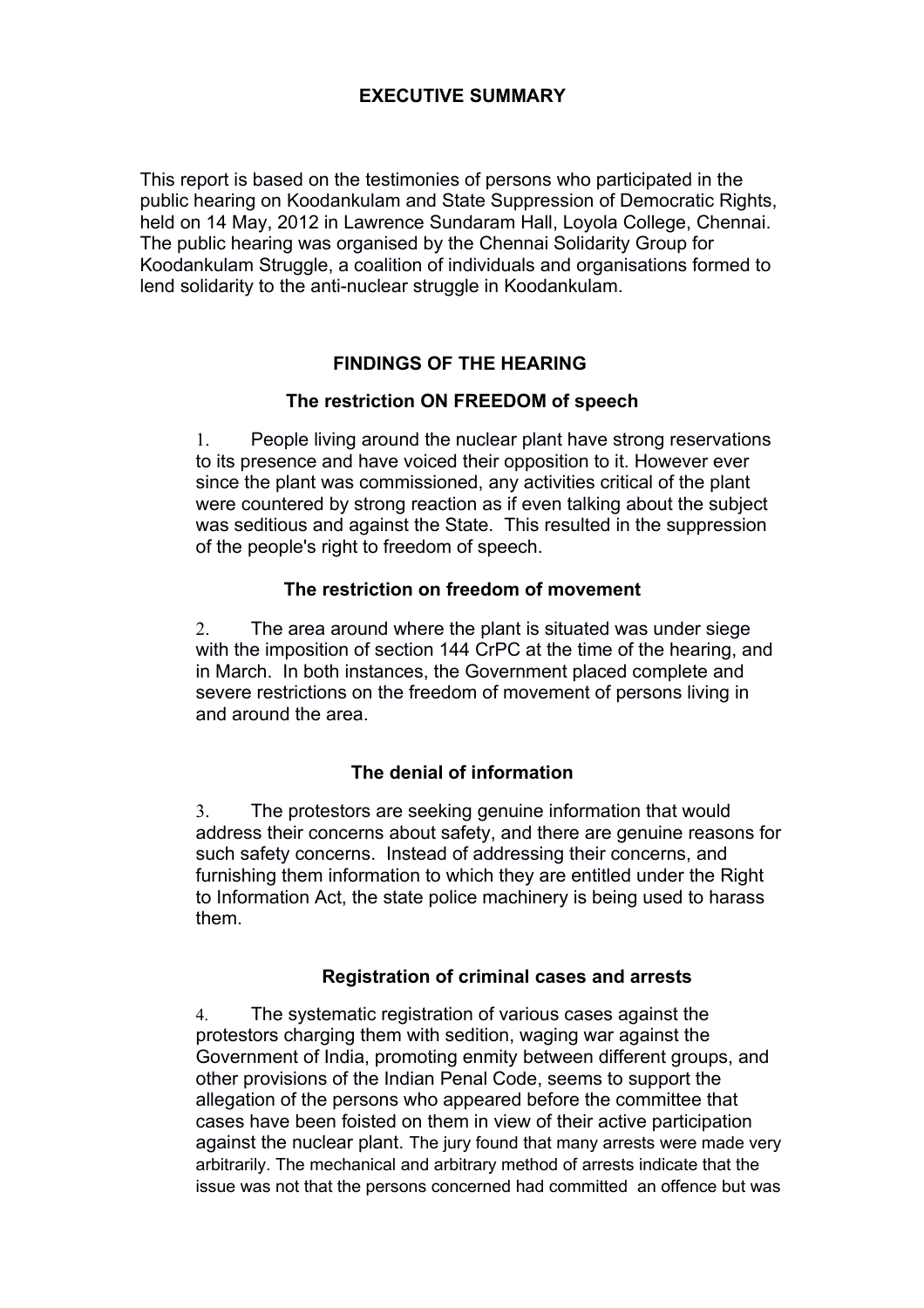more to prevent any kind of legitimate protest or difference of opinion against the nuclear power plant.

### **Denial of other rights**

5. Plans by the police and revenue departments to impound passports and nullify ration cards of the protestors because they were wanting to return their voters ID as an act of protest was clearly illegal and in violation of the protestors' right to food. By preventing effective transport from reaching the villages and making children walk long distances, the children's right to education was deeply affected. The restriction on movement had an impact on the right to health of the residents in the surrounding villages as they could not get adequate and timely medical help. There was a severe impact on livelihood and the right to carry on trade and business as fishermen were unable to go the sea and small shopkeepers who depended on transport to get their goods from Tirunelveli were severely hit as they were unable to purchase goods and eke out their living. There has been culpable inaction on the part of the police in not proceeding with the investigation on the complaint given by Mrs. Meera Udayakumar relating to the attack on her school.

### **RECOMMENDATIONS**

The right to speech is a constitutionally guaranteed right and the persons who are opposed to the plant are well within their right to speak about it. However by filing cases of sedition, waging war against the Government of India, and promoting disaffection between groups of persons, the people are being unnecessarily harassed by the misuse of criminal law, and their constitutional rights are being violated. The jury recommends that all cases against persons under these provisions be withdrawn as they are only exercising their legitimate right to protest and there was nothing to indicate that they were committing such serious offences.

• An order under Section 144 CrPC can be made only in an emergency. In rural areas, such imposition for a large stretch of time can cause tremendous hardship. In this instance, it has resulted in the denial of people's right to life and livelihood. It seems to be pushing people towards despair and penury and does not augur well for their well being. The jury recommends that the order be revoked immediately and positive and pro-active steps be taken by the Government to bring normalcy in the area.

• Persons who are protesting cannot be branded as anti- national and unpatriotic, and peaceful protests cannot be equated to sedition or waging war against the state. The deliberate targeting of the protestors in criminal cases must stop and all cases filed under Waging War against the Government of India, Sedition, Promoting Enmity etc must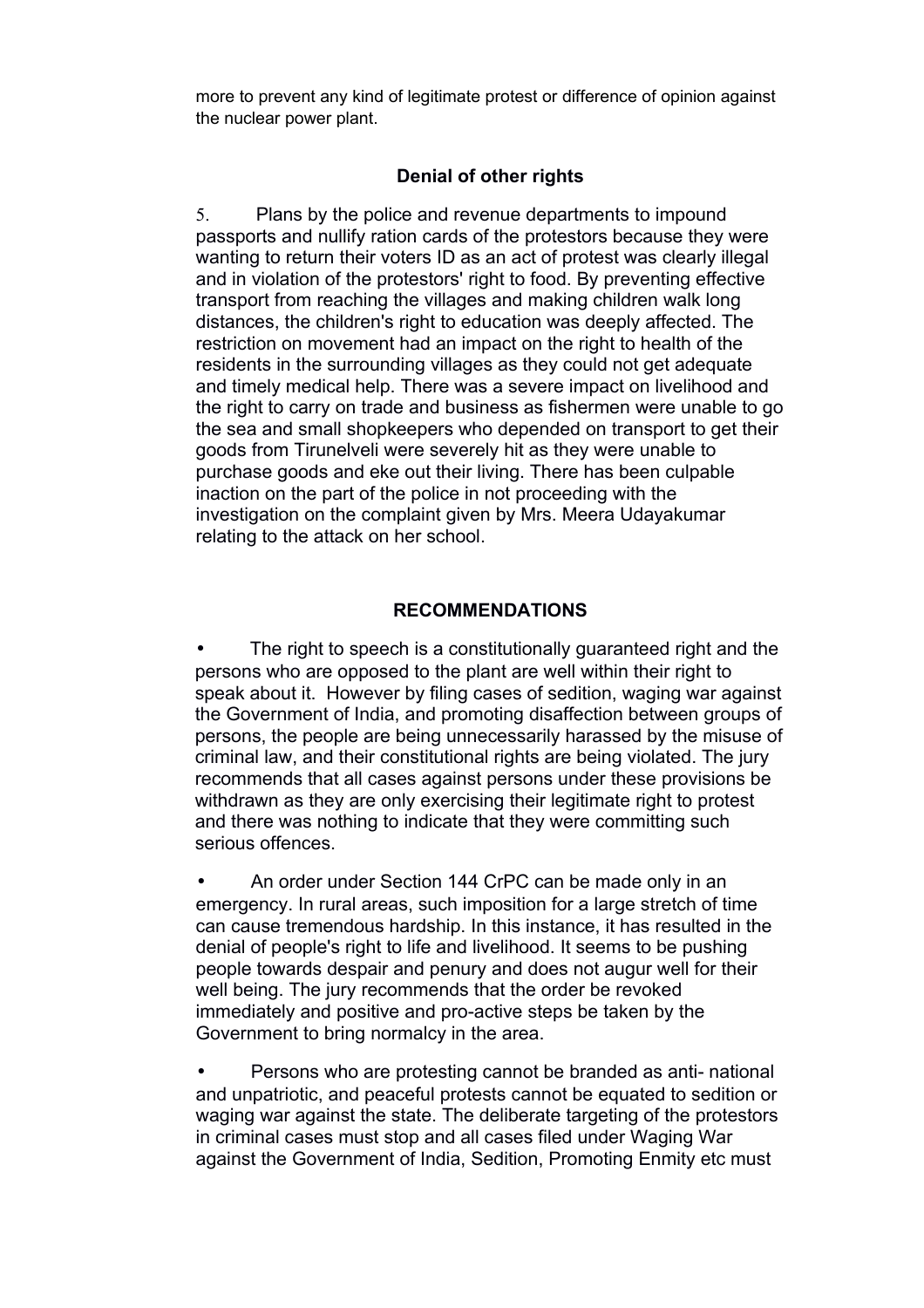be withdrawn immediately.

All public transport services must be immediately restored.

All persons including Satish Kumar and Mugilan, who have been arbitrarily arrested for exercising their right to protest must be released immediately.

• The Government of India must release information on safety, site evaluation and other such information that will not compromise strategic interests. In this connection the order of the Central Information Commission directing the Government to release such information should be complied with immediately.

The inter governmental liability agreement between Russia and the Government of India must be made public in so far as it does not violate strategic interests.

• The talks with PMANE should be resumed and, a fair committee acceptable to villagers should be set up to address the concerns raised by the villagers.

The right to gather, assemble and protest are all part of the fundamental right to speech and the right of the protestors to protest and dissent should be respected.

• Action must be taken against miscreants who attacked the school run by Meera Udayakumar and her complaint investigated.

The media must be more responsible and play a role in giving alternate viewpoints. They should not create a fear psychosis among protestors or brand persons as Maoists simply because they do not support the functioning of the plant. The media must question the credibility of such cases filed against the protestors.

The Government of India and the State Government must initiate dialogue, come to middle ground, stop persecution of persons and resolve the issue mutually.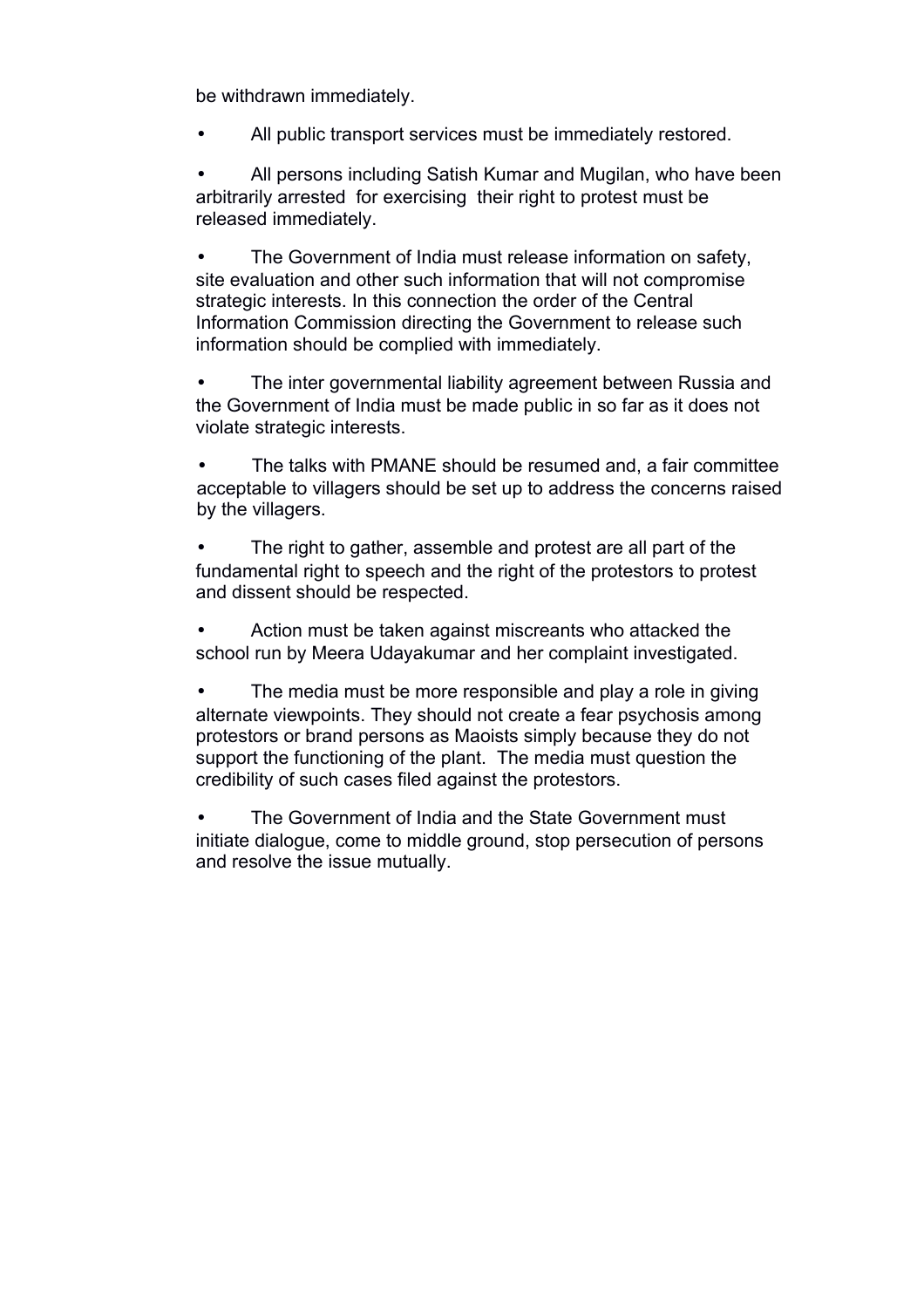## **Report of the Jury on Public Hearing on Koodankulam and State Suppression of Democratic Rights**

### **INTRODUCTION**

This report is based on the testimonies of persons who participated in the public hearing on Koodankulam and State Suppression of Democratic Rights, held on 14 May, 2012 in Lawrence Sundaram Hall, Loyola College, Chennai. The public hearing was organised by the Chennai Solidarity Group for Koodankulam Struggle, a coalition of individuals and organisations formed to lend solidarity to the anti-nuclear struggle in Koodankulam.

The participants of the public hearing were drawn from all walks of life. There were farmers, fishermen, homemakers, students, shop keepers, teachers, lawyers, professors, journalists and retired professionals to name a few who testified before the jury about critical concerns of the plant and the harassment they faced in the form of arrests and threats by state machinery when they chose to oppose the Nuclear Plant set up at Koodankulam. Representatives of People's Movement against Nuclear Energy (PMANE), People's Union of Civil Liberties (PUCL), Human Rights Protection Centre-Tamil Nadu and Amnesty International were other participants in the hearing. The jury also heard the statement of Mr S.P. Udayakumar and Mr V. Pushparayan over skype.

The jury also relied upon various materials that were placed before it such as the FIRs, a report by PUCL, submissions from the Human Rights Protection Centre, Amnesty International, confidential testimonies received from media persons, and email testimonies sent to the jury subsequent to the public hearing.

### **The objectives of the public hearing were:**

- To know what people living in the area around Koodankulam were enduring as a result of their opposition to the nuclear power plant;
- To understand the use or abuse of criminal law and the nature of criminal cases filed against protestors;
- To get a sense of the information needs of people and the alleged aura of secrecy surrounding concerns raised by people living in and around Koodankulam
- To make recommendations that will allow for a resumption of dialogue between Government and people, and peaceful resolution of the deadlock.

### **BACKGROUND**

Since July 2011, residents of Koodankulam, Idinthakarai, Kootapuli,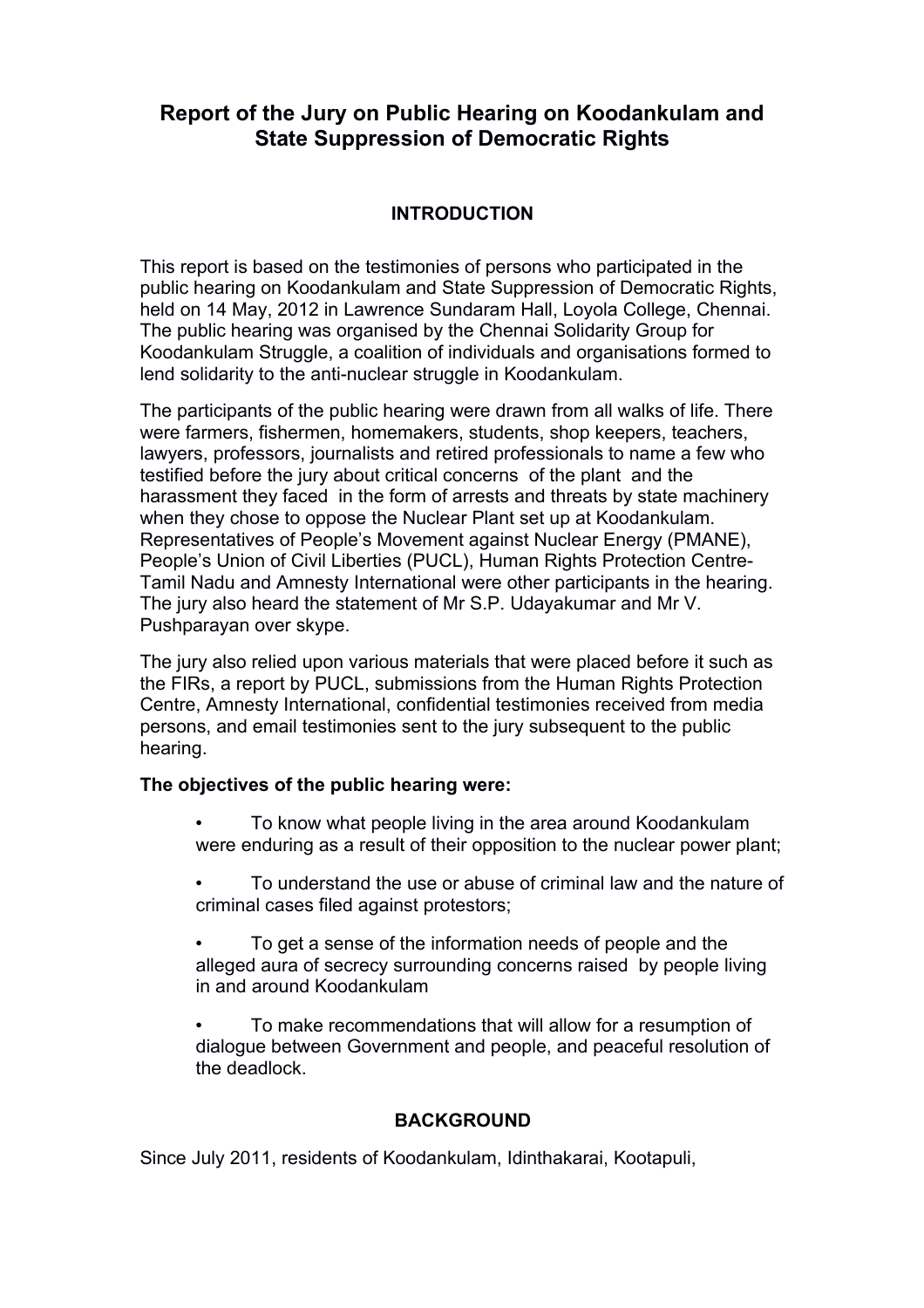Perumanal and surrounding villages in Tirunelveli District of South Tamil Nadu have been protesting against the commissioning of the Koodankulam Nuclear Power Plant being set up by the Government of India. The protests have been totally non-violent and peaceful invoking Gandhian methods of agitation such as hunger strikes, dharnas and Satyagrahas. Critical questions have been posed by the protestors about the relevance, safety and the necessity of nuclear power generation thereby bringing a debate on the need to revisit the national nuclear policy. Additionally they have also raised concerns on the site suitability, safety, adequacy of water and environmental hazards that may arise and have sought information in this regard.

News reports indicate that the Government of Tamil Nadu initially expressed its support to the agitation, and even issued a cabinet resolution urging the Central Government to suspend work on the plant until the people's fears were allayed. However, the state government allowed the commencement of work at the plant on 19 March, 2012, a day after the Sankaran Koil byelection. Since then, huge police forces have been deployed in the areas around Koodankulam. The protestors were harassed in various forms.

### **TESTIMONIES**

The following is a summary of the issues raised by the speakers. The hearing started with a testimony of S.P. Udayakumar via skype.

Mr Udayakumar told the jury that the Koodangulam project was imposed by the Government without conducting any public hearing or listening to the views of the persons living in the area nor was there any EIA except for an arbitrary one that was made up for Reactor Numbers 3, 4, 5, 6. Despite demands for the site evaluation report that was made for the past 23 years, the report of the same was not made public. According to him, the Nuclear Power Corportion of India Limited, ( NPCIL) refuses to give any information by invoking security and confidentiality concerns even though independent experts had identified a number of problems with the due diligence undertaken and expressed various concerns relating to the plant. He told the hearing that the NPCIL could give information that were non-strategic and irrelevant to national security issues. The copy of the inter governmental liability agreement between India and Russia was not in the public realm and there was nothing to clarify issues of liability. He sought the document to be made public. Mr Udayakumar also raised many other technical concerns about the plant.

He told the hearing that the Government had not prepared the people for any evacuation nor have they conducted mock drill exercises for preparation. He sought an end to the repression and police atrocities perpetuated on peaceful protestors.

Mr Udayakumar sought the following:

- copy of site evaluation report and safety analysis report;
- fresh EIA (as opposed to the 23 year old one)
- Forming an independent national committee of experts on hydro-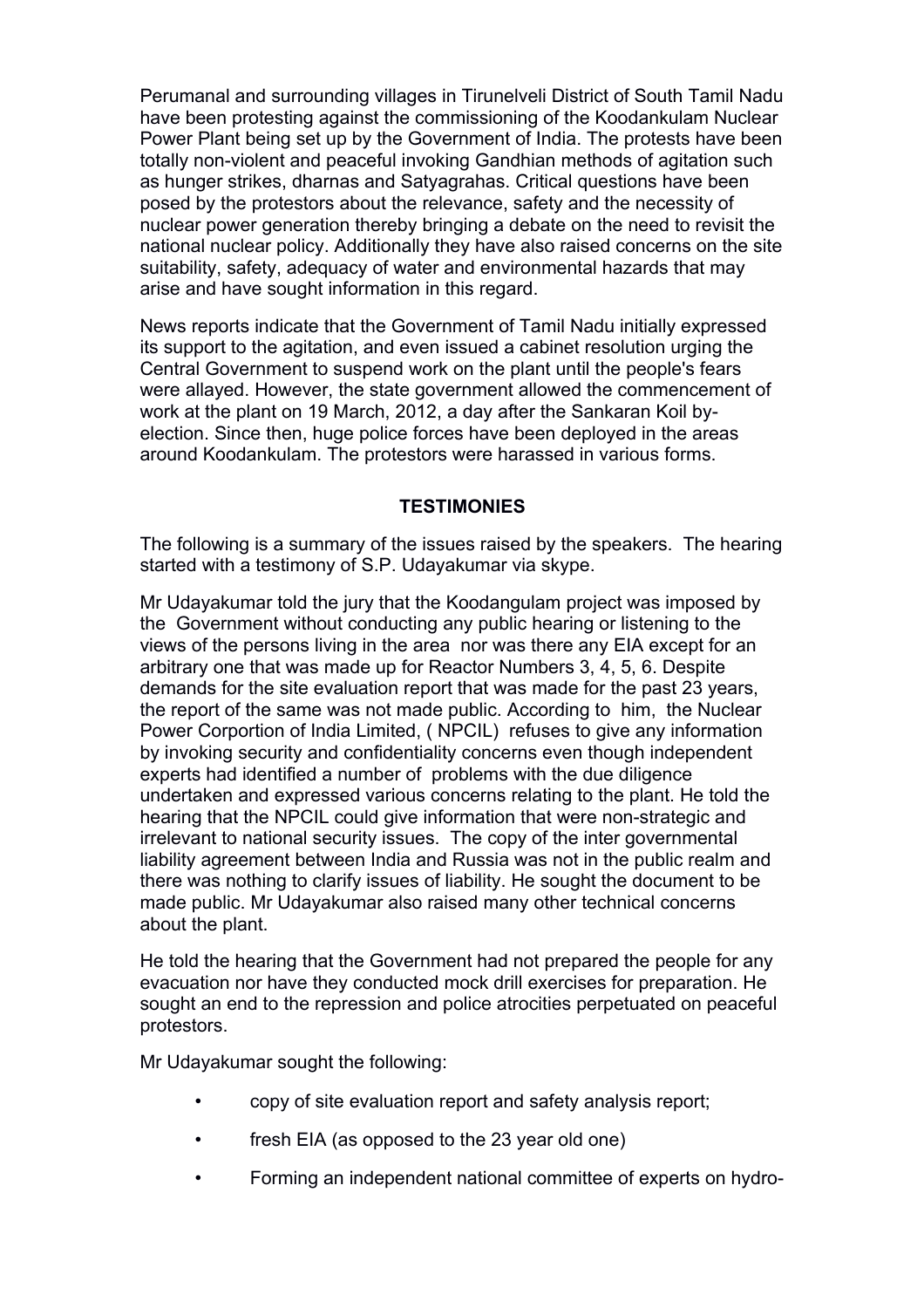geological, seismic and marine issues to look into technical issues.

- Revoking false cases, including cases of sedition and waging war against the state.
- Assurance that no water will be drawn from Kanyakumari dams or River Tamiraparani.
- Publishing of nuclear waste disposal proposal

This was followed by the testimony of Mr V. Pushparayan via skype. Mr. Pushparayan, who in addition to raising the issues raised by Mr Udayakumar, told the hearing that both the Central and State Governments were not ready to listen to their grievances and that there has been no interaction between the members of the struggle committee and scientists and the Government. People living in Idinthakarai and other villages nearby were literally in a siege and were unable to leave for any work ever since Section 144 of the Code of Criminal Procedure was imposed in and around the areas. All forms of mobility including, movement of basic amenities such as milk, groceries, were affected as vehicular movement was severely curtailed by the state machinery, especially in the days following March 19. This affected free movement of goods and services. Even now, people coming to the area were being harassed and questioned.

Persons who were seeking to work abroad were unable to apply for passports. Those that had already applied were not receiving their passports. In the meantime, to counter a campaign call by PMANE inviting people to return their electoral IDs to the Government as a protest, an article in a prominent English daily quoted unnamed police and revenue officials to convey a threat to protestors that their passports would be impounded and their ration facilities suspended.

The speakers highlighted the following:

1. No safety measures were in place and the people around the area were not trained for any kind of emergency. Some of them were extremely apprehensive that there could be a repeat of the Bhopal catastrophe.

2. The area is densely populated with nearly 70,000 people living within a radius of 5 kms of the plant. The secrecy around the plant was causing a great fear. The liability clause contained in the Indo-Russian agreement was not made public. So there was nothing to indicate what would be the liability in the event of a mishap. People fear immensely of radiation in a 30km radius.

3. Instead of addressing their fears the Government was using force to harass them and filing criminal cases against them under serious offences such as sedition, waging war against the state and causing disaffection between members of the community and arresting them.

4. There are regular shows of force and flag marches with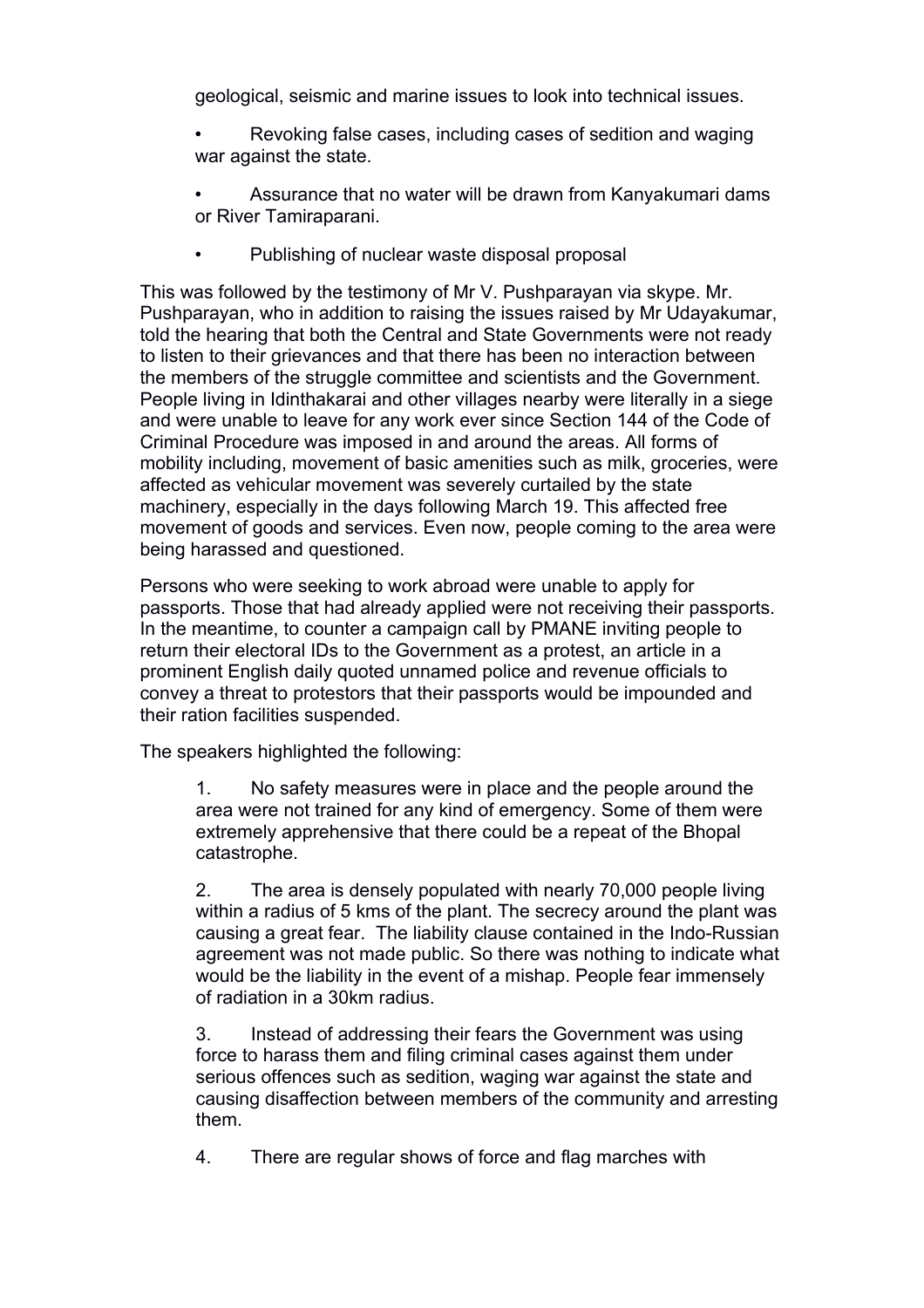thousands of armed police and commandos deployed to contain and deter a non-violent struggle by unarmed people.

5. Barring a few, leaders of political parties are non committal when these issues are raised before them.

6. The impacts of the siege were still being felt by the villagers as the Government was still preventing access to services in many ways. Buses were not plying to the villages as before and due to the lack of transport that was otherwise available, students had to walk as much as nineteen kilometres to reach their schools or colleges and some were unable to write their exams. Teachers, from the protesting villages, who had invigilation duties during the exams, were also not spared. Police were threatening them even during their exams.

7. Fishermen, shopkeepers, vendors and others who wished to go to work were unable to carry on their work due to the imposition of section 144.

8. Notwithstanding the loss of livelihood, the lack of transport was affecting them very severely as they had to spend Rs. 200 for transport by auto while taking a bus would have cost a mere Rs. 5.

9. The police were constantly doing marches in the night and were threatening to arrest anyone who entered the village and also threatening them with detention under the Goondas Act.

10. The police were trying to instigate religious and communal dissent between different communities.

11. Women who were arrested for protesting against the plant told the jury that they were unaware of the charges while signatures were obtained on blank papers during their arrest. They were denied food and water and were all taken to the prison in Tiruchirapalli which is 260 km from Tirunelveli town. They were also subjected to all kinds of insults and humiliations.

12. No meeting relating to any issue critical of nuclear power is permitted in the entire district.

13. Meera Udayakumar, the principal of SACCER Matriculation School and wife of PMANE leader S.P. Udayakumar, spoke about how she was threatened many times, asked to leave the country and close the school. Subsequently, her school was attacked by miscreants and valuable materials belonging to the school were destroyed. Book shelves were broken, books were torn, her personal laptop stolen, the music system broken to pieces and furniture destroyed. She also narrated her experiences with the police and their deliberate inaction in not responding to her requests for police protection and for suitable action against those whom she suspected of causing the violence.

14. Some people spoke about the damaging role played by certain journalists who were being used by the Police to spread rumours within the community, and to convey police threats through their publications.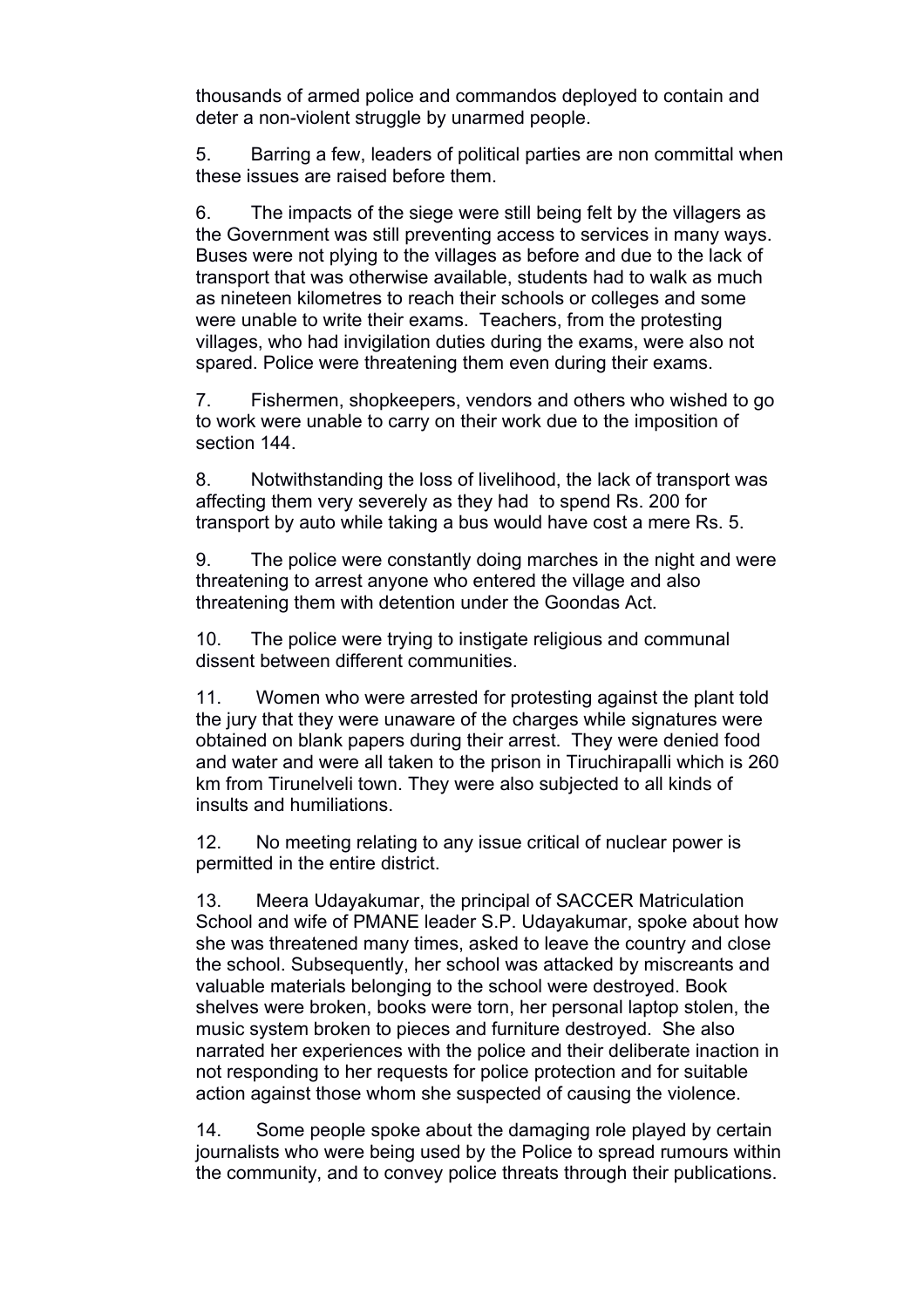Such mischief, they said, vitiated the environment and made it difficult for the Government and protestors to dialogue meaningfully.

15. There were references to the illegal tactics used by the state Government to crush the dissent. Most recently, unnamed police and revenue officials were quoted in a prominent English daily threatening to impound the passports and ration facilities for those who wanted to return their electoral ID cards as a form of protest.

16. There was a common demand for relief from the curfew and a return to a life of peace. There was also a demand for dropping of all cases and the release of two activists, Satish Kumar and Mugilan who are still in jail.

17. Mr. Prashant Bhushan, Senior Advocate, Supreme Court and Mr. Sam Rajappa, a distinguished journalist and director of The Statesman School of Print Journalism, Kolkata, also spoke about the large number of cases of sedition that were being filed against the people and the lack of knowledge-sharing about the plant and the secrecy surrounding it.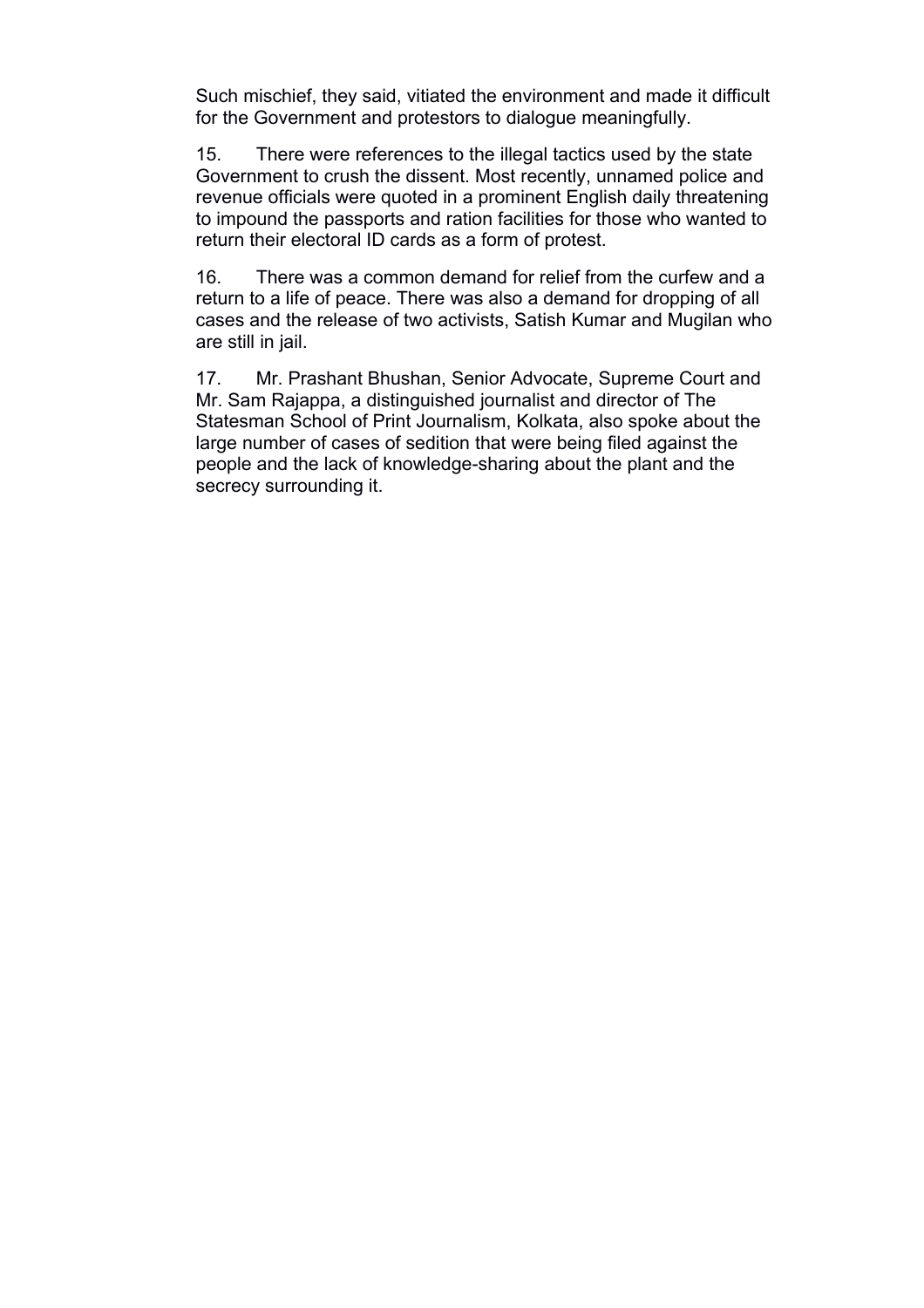### **FINDINGS**

#### *The restriction ON FREEDOM of speech*

People living around the nuclear plant have strong reservations to its presence and have voiced their opposition to it. However ever since the plant was commissioned, any activities critical of the plant were countered with strong reaction as if talks on it were seditious and against the State. This resulted in the suppression of the people's right to freedom of speech. For example, Neeraj Jain, an anti-Nuclear activist from Pune, was invited by a faculty member of Manonmaniam Sundaranar University for a talk. The police reportedly spoke to the faculty member and tried to dissuade him from hosting the talk, asked for a copy of the presentation that was to be made and questioned the organiser as to how they could have a discussion on such a topic.

The jury also heard from the testimonies that immediately after the March 19 decision of the Tamil Nadu Government, the police made public announcements in Tirunelveli town that anyone who spoke against the Koodankulam Power project would be deemed anti national and would be arrested. Till date, no permissions are given in the entire district to hold meetings or demonstrations on the issue. Owners of all halls, auditoria, hotels and other places where such meetings are normally held in the entire district were clearly told that they cannot permit any such meeting critiquing the nuclear plant. They have been threatened that if they did so, they would face criminal charges.

#### *The restriction on freedom of movement*

The jury found from the testimonies and fact finding reports presented to it that the area around where the plant is situated is under siege with the imposition of section 144 CrPC. On 19 March, a 5 KM radius of the entire Radhapuram taluka was cordoned off while on the date of the hearing the area that was cordoned around the plant was 7 KM. The jury found that by preventing the villagers from moving freely to carry on their activities, by not providing them with public transport, the Government was placing complete restrictions on their freedom of movement. It was brought to the notice of the jury that children had to trudge many kilometres to school and vegetables and other food provisions were in short supply or extremely expensive due to the lack of transport.

#### *The denial of information*

The jury found that the protestors were seeking genuine information that would address their concerns about safety, and that there are valid reasons for such safety concerns. One participant told the hearing that recently there was a fire accident in a nearby village and enough water could not be summoned. When there are such lapses in dealing with a simple fire, he questioned the Government's preparedness to deal with a nuclear accident. The Protestors wanted copies of the site evaluation report, the safety analysis report, a fresh EIA, and wanted to be equipped with training so that they could face an eventuality if and before the plant is commissioned. Some participants also wanted an independent national committee of experts to look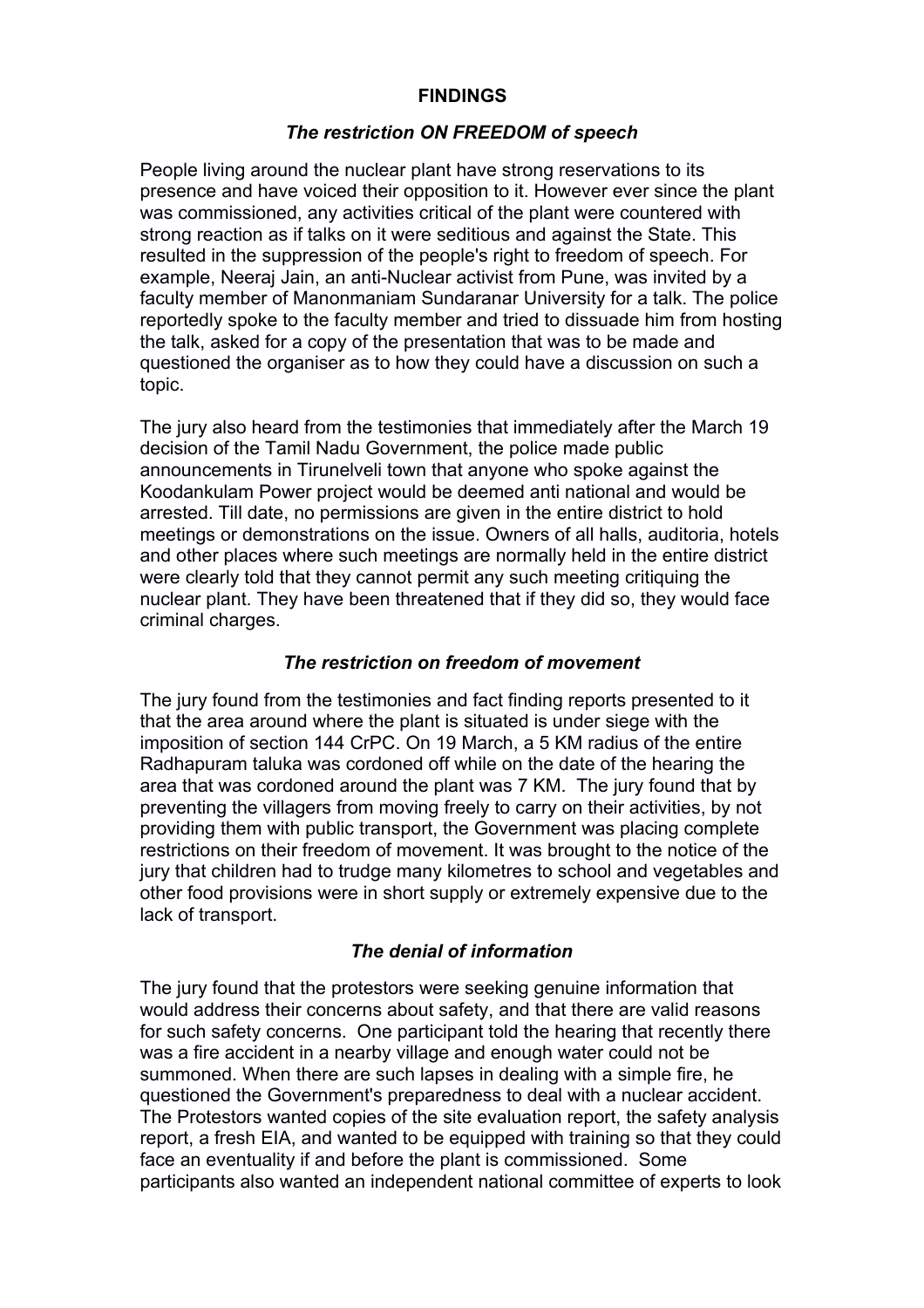into the hydrogeological, siting and marine issues. Instead of addressing their concerns, and furnishing them information to which they could be entitled under the Right to Information Act, the state police machinery was being used against them to harass them. What was being sought was the right to information guaranteed constitutionally under Article 21 and statutorily under the Right to Information Act.

### *The impact on the right to food*

An article in *The Hindu* news paper indicated that there were plans by the police and revenue department to impound passports and nullify ration cards of the protestors because they wanted to return their voters ID as an act of protest. At a time when the Hon'ble Supreme Court is closely monitoring people's Right to Food, threatening to withdraw PDS facilities as a punishment for protesting is denying them their right to food and would be clearly illegal.

### *The impact on the right to education*

By preventing effective transport from reaching the villages and making children walk long distances, especially when the children were writing their annual examination, the jury found that the children's right to education was deeply affected.

### *The impact on the right to health*

The jury found that the restriction on movement had an impact on the right to health of the residents in the surrounding villages as they could not get adequate and timely medical help. In their testimonies, women highlighted how pregnant women could not get to the hospitals on time as even autos and private mode of vehicles were either charging heavily or were not willing to come.

### *The impact on the right to livelihood and the right to carry on trade and profession*

Persons who appeared in the hearing indicated how their livelihood was completely affected. There were days on which fishermen were unable to go the sea and small shopkeepers who depended on transport to get their goods from Tirunelveli were severely hit as they were unable to purchase goods and eke out their living. Some persons also testified that they also had to sell the jewels of their wives to deal with the situation of long-drawn out protests and disruption of normal life.

### *The registration of cases*

According to the Human Right Protection Centre (HRPC-TN) which are a group of lawyers who are providing legal aid to the affected people, until 20 April, 2012 there were 287 cases registered against various persons in two police stations, namely the Koodankulam Police Station and the Pazhavur Police Station.

The various offences under which the cases are registered are as follows:;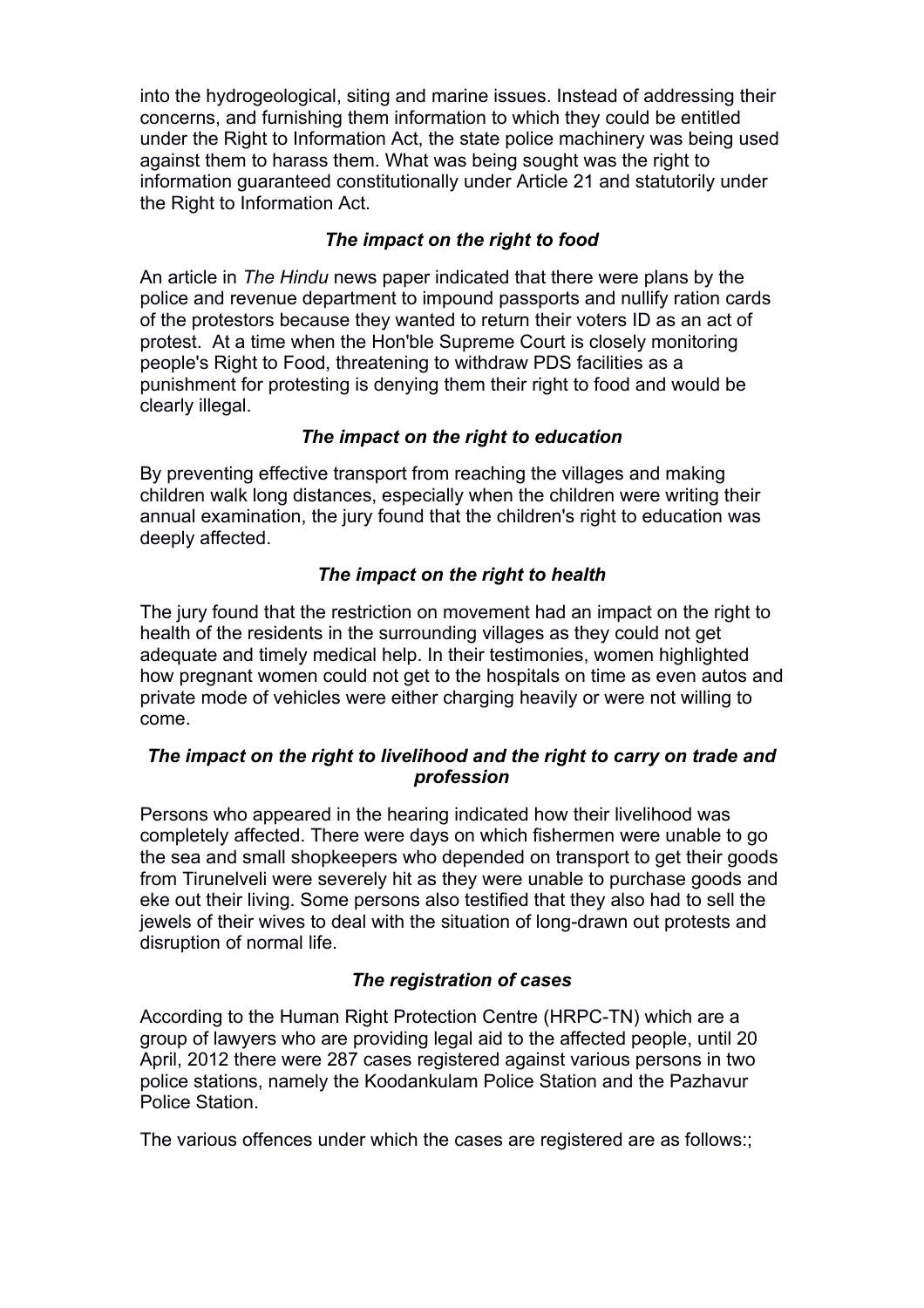**121 IPC**- Waging or attempting to wage war, or abetting waging of war against the Government of India, an offence that is punishable with death or imprisonment with life. (4 cases)

**124 A** Sedition (4 cases)

**125** Waging war against any Asiatic Power in alliance with the Government of India (3 cases)

**143** Punishment for unlawful assembly.

**147** Punishment for rioting

**148** Rioting armed with deadly weapon.

**153(a) (2)** Promoting enmity between different groups in a place of worship

**186** Obstructing public servant in discharge of public functions.

**188** Disobedience to order duly promulgated by public servant

**323** Punishment for Causing hurt

**341** Punishment for wrongful restraint

**343** Wrongful confinement for three days

**353** Assault or criminal force to deter public servant from discharging his duties.

**379** Theft

**427** Mischief causing damage to the amount of fifty rupees

**447** Punishment for criminal trespass

**452** House trespass after preparation for hurt, assault or wrongful restraint

**505** Statements made conducing to public mischief

**506** Criminal intimidation

Other statutes under which cases were filed include the Tamil Nadu Property (Prevention of Damage and Loss) Act 1992 (PPDL Act) and the Criminal Law Amendment Act.

### *Waging war against the Government of India*

Persons involved in opposing the nuclear plant have been charged with various categories of offences some of which are serious such as "Waging war" against the Government of India and sedition. To give an example, FIR in Crime No. 315/11 dated 15.10.11 in Kooudankulam P.S is registered against S.P Udayakumar and 16 others under sections 109,121,124(A), 125, 153 (A), 343, 353, 505 (i)(b), 506(3) IPC and section 3 of the PPDL Act along with 7(i) (a) of the Criminal Law Amendment Act read with 120 B IPC.

The FIR given by the Village Administrative Officer, Koodangulam, narrates how the persons charged have jointly conspired for the past two months and "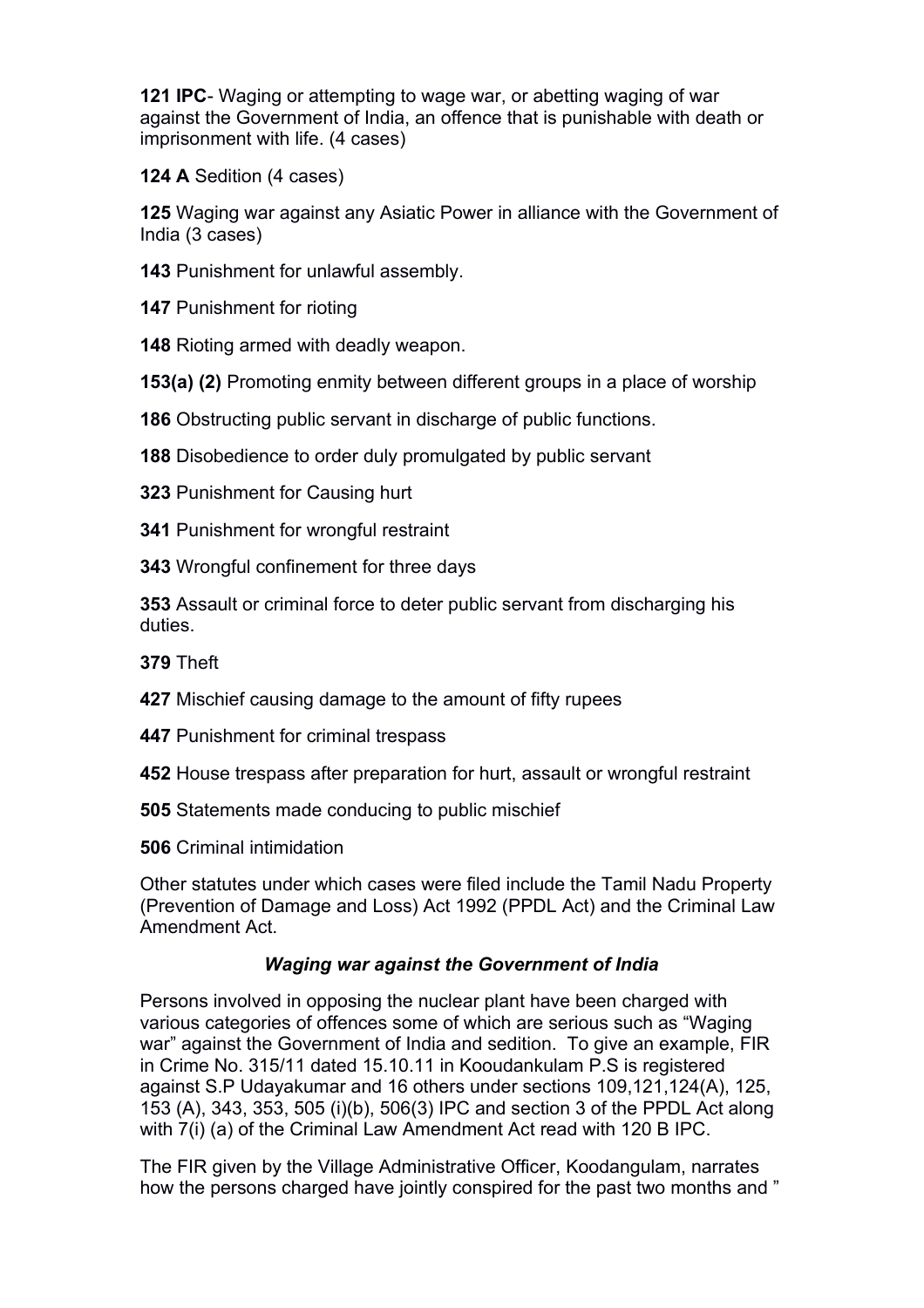"have been conducting various protests." Further, it says, "*On behalf of the District Administration, the protestors were informed that police restriction was in force in the area and therefore gathering there without permission is illegal and they were asked to cooperate to regulate traffic by removing the roadblocks. But the protestors without bothering about this spoke in a manner of spoiling the good relationship between India and Russia by stating that they will close the nuclear plant formed by the Russian men or will remove it!*"

The last sentence quoted above is to bring it within the purview of Section 125 IPC, namely "Waging war against any Asiatic Power in alliance with the Government of India." One is at a loss to understand how making such a statement will affect the friendly relationship between the two countries. One is also at a loss to understand how this provision can be invoked as Russia is not an Asian power. All this clearly indicate how the penal provisions may never stand up to scrutiny in a court of law but have been used to threaten and frighten people.

This particular FIR nowhere makes out a case that the persons accused were waging war against the Government of India but only indicates that they were protesting. Nevertheless Section 121 has been included.

The submission made by PUCL before the jury also indicated of 8 FIRs they studied where Section 121 was invoked, there is no ingredient suggesting either directly or remotely that the persons named as accused either attempted to wage war or abetted war against the Government of India.

#### *Sedition*

Two cases ( Crime No 372/11 and 373/11 in Koodungalam P.S) registered on the same day cover 3450 unnamed "other accused" under section 124 A. In order to attract the provisions of section 124 A, there must be specific words either spoken or written or there must be visible representations made by the person charged. By putting unnamed persons as "other accused," clearly the police want to add names as and when they decide. According to the PUCL report, the alleged acts of threatening the sovereignty of India are mechanically included just so that an offence is made out in the specific incidents referred to. Similarly, while it is alleged that the protestors spoke about the plant, nothing is stated about how it caused disaffection.

#### *Promoting enmity between different groups*

Crime No. 277/11 indicates that the persons accused of the offence showed a film on the impact of the nuclear disaster in Chernobyl thereby causing fear among the people. In Cr 278/11, the VAO states that he "heard about a sms sent from a cell phone that informed people that a spoon of uranium caused cancer to over 900 crore people and that there were many tonnes of uranium in the plant and that the sms should be circulated widely." The complainant however had not received the sms but had only heard about it. Thus on the basis of heresay the case was registered.

The plant has contract workers from North India. Some FIRs purported to have been made on their submissions claim that the agitators called them "north Indian Dogs" and "vacate immediately or I will kill you". But these are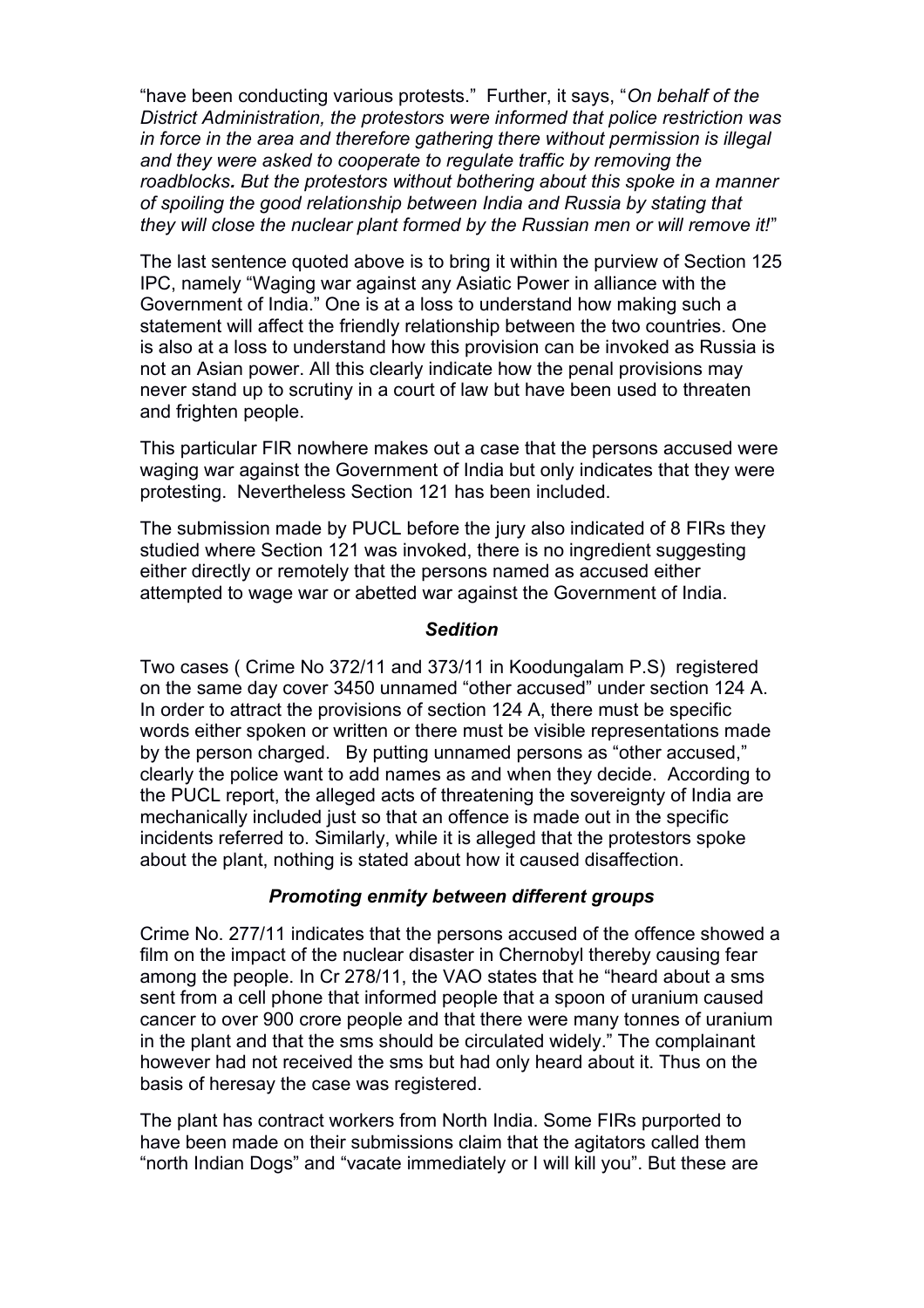written in English with no details of the local addresses of the complainants and are identical in content thereby indicating that they could have been concocted.

The criminal cases seem to have been registered in a mechanical and arbitrary manner. Persons who were leading the struggle against the nuclear plant were implicated in various cases on identical offences described above. Against S.P. Udayakumar there were 8 cases, against Sivasubramaniam 9, against A.S Ravi 7, against Father Jesurajan 6 and against Sahaya Inita 5.

This systemic registration seems to support the allegation of the persons who appeared before the committee that cases have been foisted on them in view of their active participation against the nuclear plant.

### *Arrests and Treatment by police*

The jury was informed about various arrests and in particular about the arrest of two young men Mugilan and Satish Kumar who were active in the protests against the plant. One deponent who was presenting Satish's case reported that he had been blindfolded and beaten up in police custody. During the hearing of their bail petitions before the trial court it was argued that they were naxalites. The Madras High Court (Madurai Bench) granted them bail but the police added their names to other crime numbers. They have moved the High Court again but fear that once again more cases will be foisted against them.

The jury found that many arrests were made very arbitrarily. Jayaseelan and Sujiba, a couple, have two differently abled children who have disability. Both of them were arrested even though they pleaded with the police that at least one of them may be permitted to go as they had the children to take care. There are many instances of both parents being arrested or a parent and an adult child from the same family being detained. A mentally challenged person was arrested despite documentary proof that he was mentally ill. Elderly persons above seventy years, physically challenged persons, persons who were having health issues such as heart conditions were all arrested without any discretion used regarding their situations or situations. The arrests were so mechanical that the jury found that one person who was not even in India during the protests was shown as an accused. The mechanical and arbitrary method of arrests indicate that the issue was not that the persons concerned had committed an offence but was more to prevent any kind of legitimate protest or difference of opinion against the nuclear power plant.

The principle "bail is the rule and jail is the exception" was not followed by the police nor did they follow the principles of DK Basu's case in arrest and detention. On the contrary the purpose seemed to be to cause maximum hardship as the women were taken to Tiruchi prison. Conditions that were imposed on bail required many of them to sign everyday causing them a lot of hardship as the whole day was spent in going to the police station. All the participants spoke about how abusive the police were towards them.

Two testimonies were received over email after the public hearing. One was from Mr. Rajalingam, a local villager opposed to the Koodankulam plant. He reported that on 11.5.2012, he was accosted by the police in the East Bazaar Street of Koodankulam town, abused and beaten up in public and dragged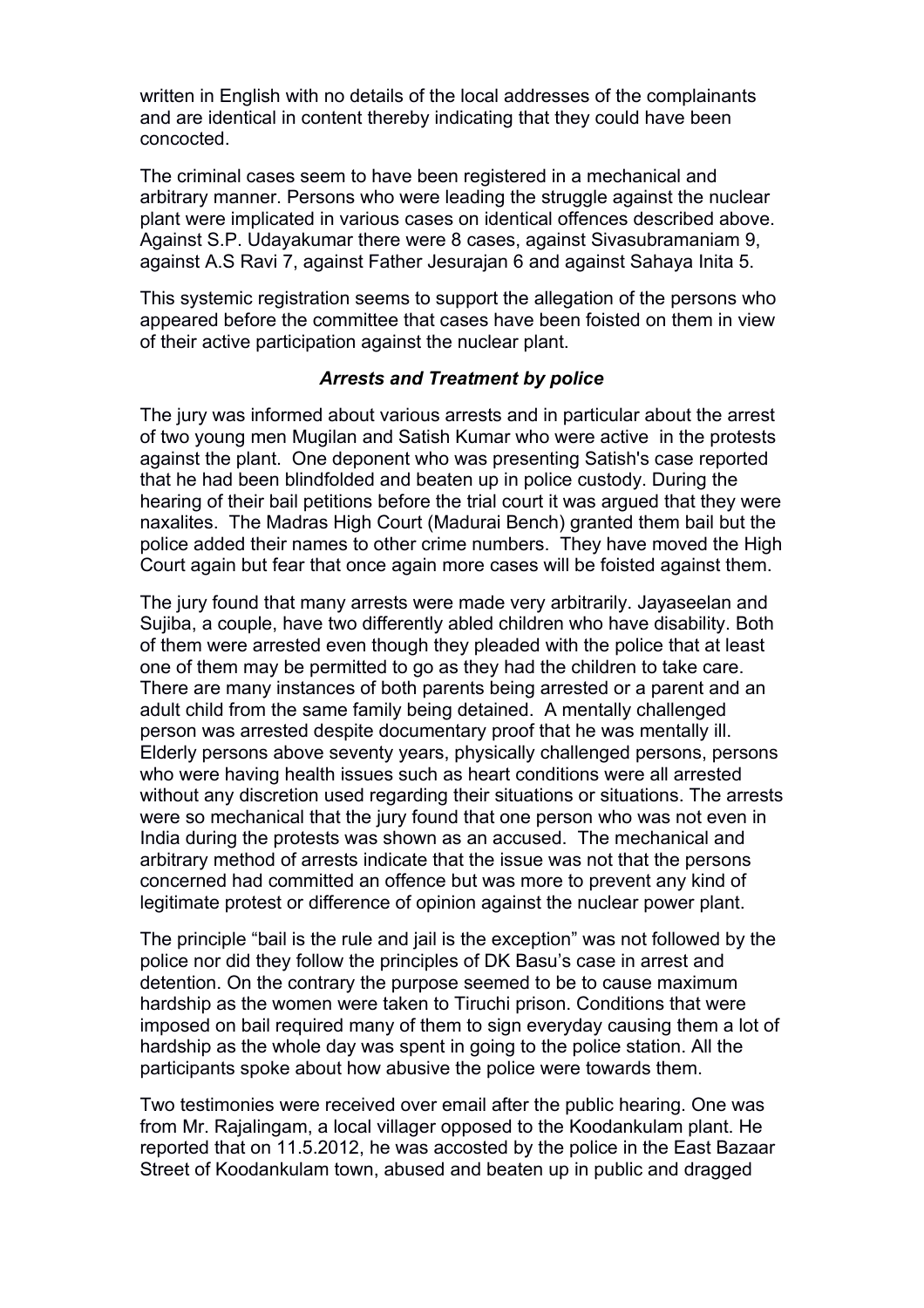into a police jeep and taken away. The second email was sent by a bystander, Mr. Selvakumar, who witnessed the entire incident.

### *Culpable inaction*

The SACCER Matriculation School run by Meera Udayakumar was totally vandalised by anti social elements on March 1-2 and again on March 19-20 of 2012. When a complaint was lodged by her after the first attack naming some persons whom she suspected of having done the acts, the police wanted details about the registration of the school. When she met the DSP Kanyakumari, he told her to withdraw the names of the suspects. She refused. While some sort of police protection was given to her school after the first attack, the security was removed days before the second attack. She also received threatening letters.

The Jury found that the attack on her school took place the next day after the Chief Minister declared to give her go- ahead to the plant. As her husband S.P Udayakumar was the correspondent of the school and was one of the agitation leaders, the attack seems to have been done deliberately to not only to harm the family but also to browbeat the protestors into giving up opposition to the project.

While her FIR was registered, there has been no action on the same and no one has been questioned or arrested till the date of the public hearing. There has been culpable inaction on the part of the police in not proceeding with the investigation.

#### *Role of the media*

The jury found that a section of the media had started a vicious campaign against the movement and in particular against S.P Udayakumar. His phone numbers were printed in a news paper and reports were published that sought to attack his reputation to bring discredit to him and to the campaign against the plant. A section of the electronic media constantly branded three young men having different political affiliations but with a common cause against the nuclear plant as "Maoists" with news bulletins claiming that they had taken over the anti- plant struggle and as in Nandigram, they had "infiltrated the region" and the entire struggle is now under their influence. The views of the protestors and the objections raised by them were not even considered. This clearly indicated that a section of the media that was on the side of the Government had lost their sense of objectivity. In a confidential submission made to the jury, one media professional spoke of direct interference by the Intelligence Bureau leading to self-censorship in his agency.

#### **RECOMMENDATIONS**

The right to speech is a constitutionally guaranteed right and the persons who are opposed to the plant are well within their right to speak about it. However by filing cases on sedition, waging war against the Government of India, promoting disaffection between groups of persons, etc the people were unnecessarily harassed by the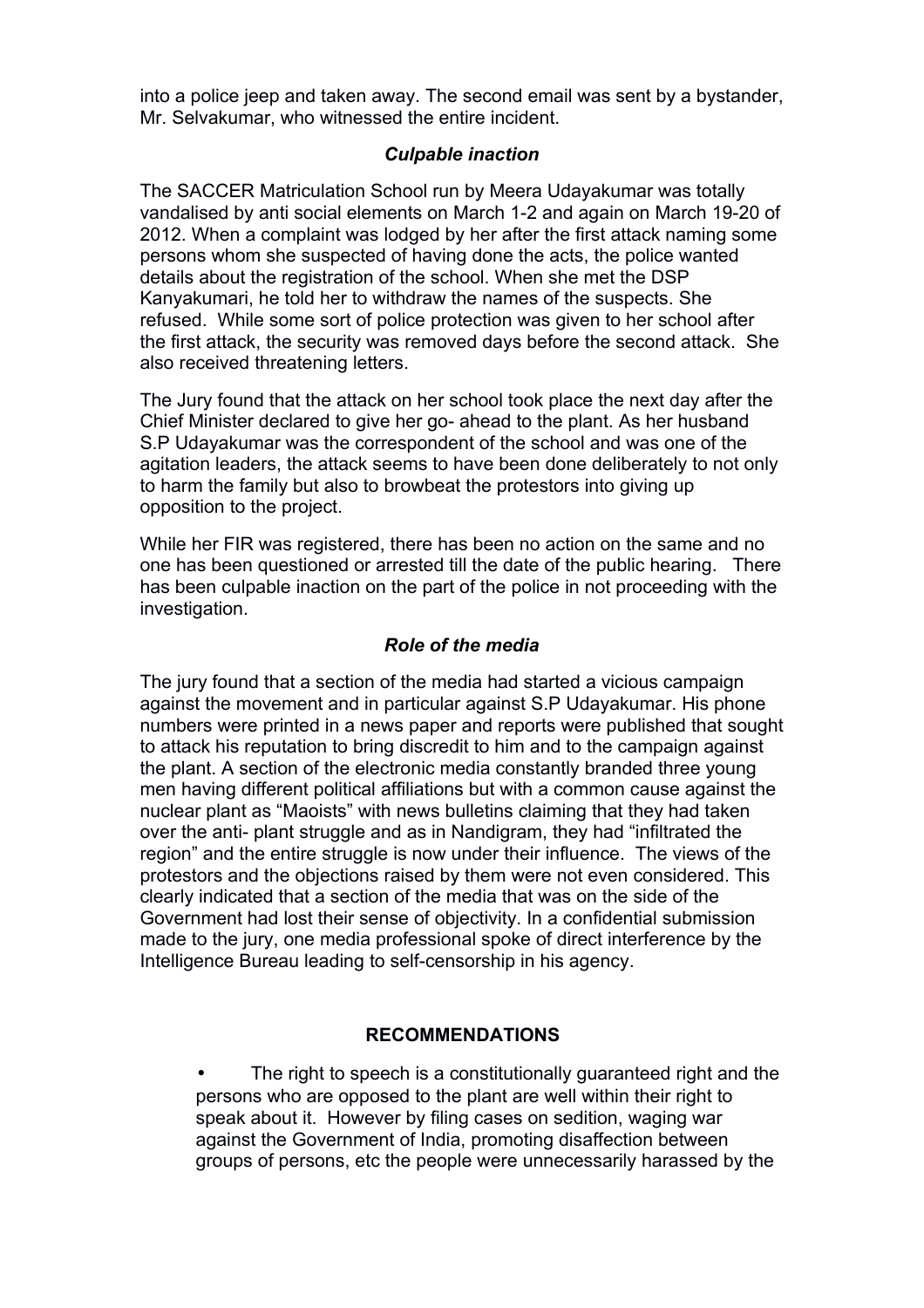misuse of criminal law, and their constitutional rights have also been violated. The jury recommends that all cases against persons under these provisions be withdrawn as they were only exercising their legitimate right to protest and there was nothing to indicate that they were committing such serious offences.

• An order under Section 144 CrPC can be made only in an emergency. In rural areas such imposition for a large stretch of time can cause tremendous hardship. In this instance, it has resulted in denying people their right to life and livelihood. It seems to be pushing people towards despair and penury and does not augur well for their well being. The jury recommends that the order be revoked immediately and positive and pro active steps be taken by the Government to bring normalcy in the area.

• Persons who are protesting cannot be branded as anti- national and unpatriotic and peaceful protests cannot be equated to sedition or waging war against the state. The deliberate targeting of the protestors in criminal cases must stop and all cases filed under Waging War against the Government of India, Sedition, Promoting Enmity etc must be withdrawn immediately.

All public transport systems must be immediately restored.

All persons including Satish Kumar and Mugilan, who have been arbitrarily arrested for exercising their right to protest, must be released immediately.

• The Government of India must release information on safety, site evaluation and other such information that will not compromise strategic interests. In this connection the order of the Central Information Commission directing the Government to release such information should be complied with immediately.

The inter governmental liability agreement between Russia and the Government of India must be made public in so far as it does not violate strategic interests.

• The talks with PMANE should be resumed and, a fair committee acceptable to villagers should be set up to address the technical concerns raised by them.

The right to gather, assemble and protest are all part of the fundamental right to speech and the right of the protestors to protest and dissent should be respected.

• Action must be taken against miscreants who attacked the school run by Meera Udayakumar and her complaint investigated

The media must be more responsible and play a role in giving alternate viewpoints. They should not create a fear psychosis or brand persons as Maoists simply because they do not support the functioning of the plant. The media must question the credibility of such cases filed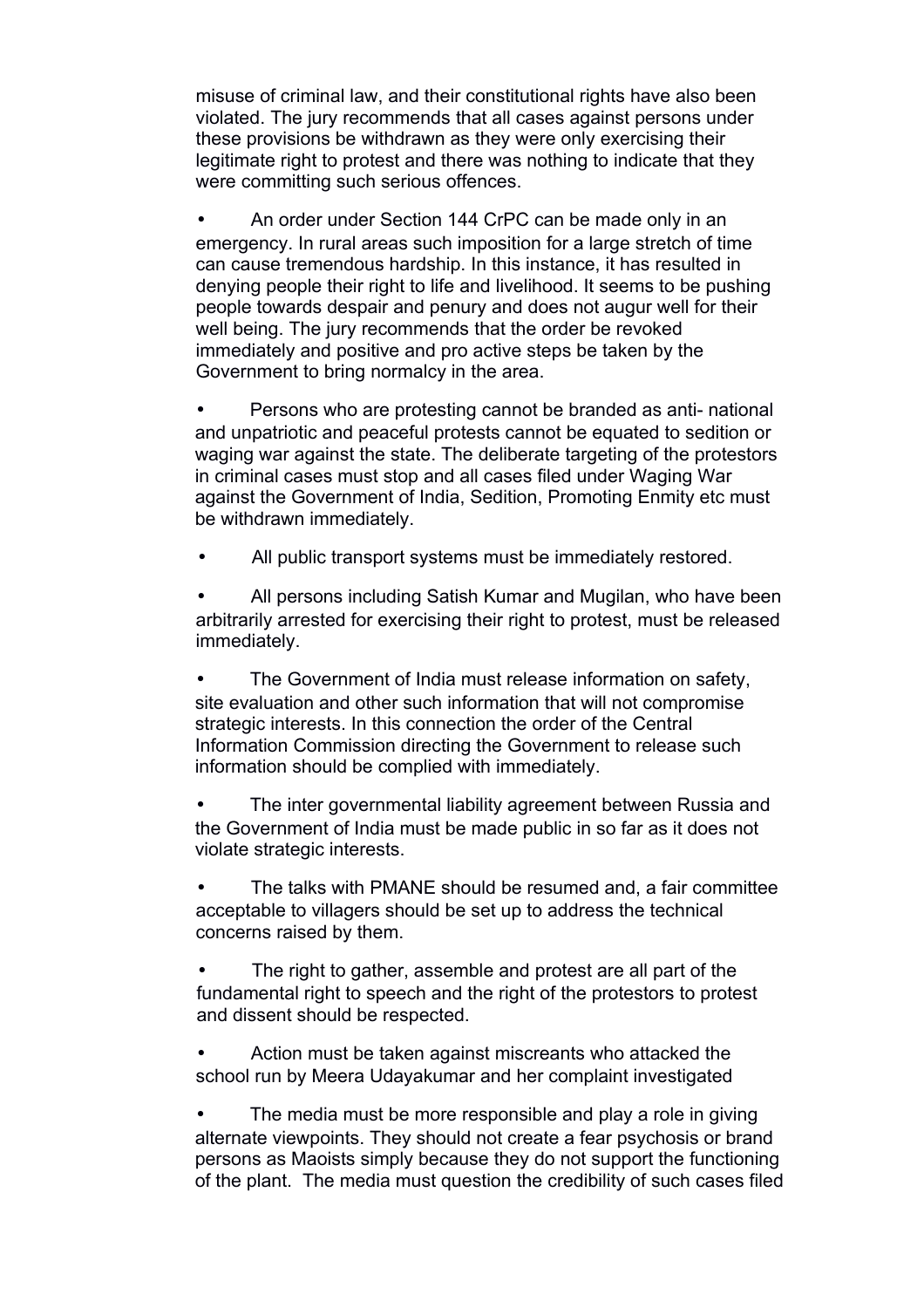against the protestors.

• The Government of India and the State Government must initiate dialogue, come to middle ground, stop persecution of persons and resolve the issue mutually.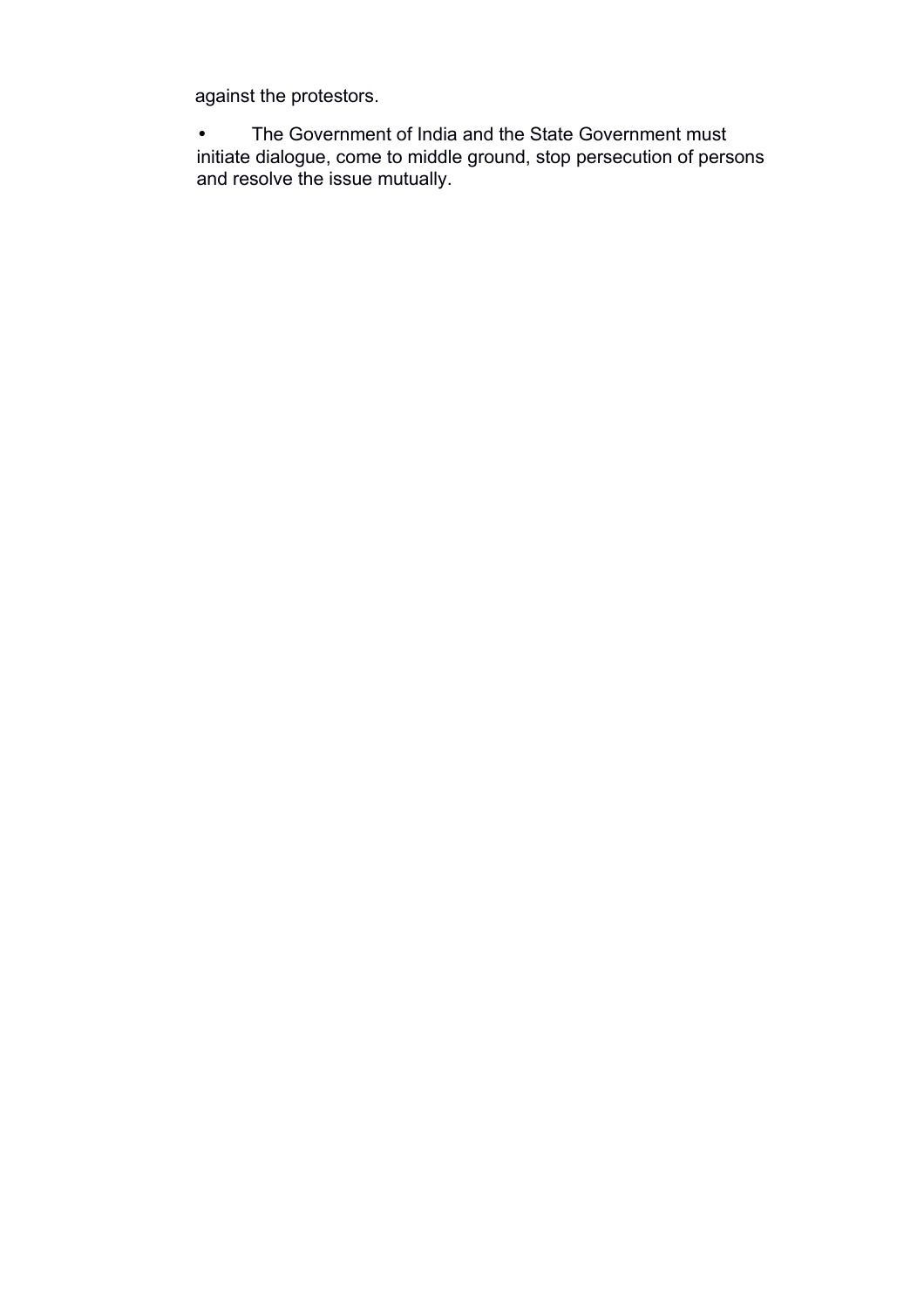### **ANNEXURE 1**

### **Koodankulam P.S**

# **Valliyoor J.M.**

| SI.No.           | Crime No. | <b>Sections</b>          |  |
|------------------|-----------|--------------------------|--|
| 1.               | 340/11    | U/S 143, 188, r/w 34 IPC |  |
| $\overline{2}$ . | 341/11    |                          |  |
| $\overline{3}$ . | 342/11    |                          |  |
| $\overline{4}$ . | 344/11    |                          |  |
| $\overline{5}$ . | 345/11    |                          |  |
| $\overline{6}$ . | 350/11    |                          |  |
| $\overline{7}$ . | 365/11    |                          |  |
|                  | 366/11    |                          |  |
|                  | 370/11    |                          |  |
|                  | 371/11    |                          |  |
|                  | 374/11    |                          |  |
|                  | 375/11    |                          |  |
|                  | 377/11    |                          |  |
|                  | 379/11    |                          |  |
|                  | 380/11    |                          |  |
|                  | 382/11    |                          |  |
|                  | 384/11    |                          |  |
|                  | 386/11    |                          |  |
|                  | 388/11    |                          |  |
|                  | 389/11    |                          |  |
|                  | 390/11    |                          |  |
|                  | 392/11    |                          |  |
|                  | 393/11    |                          |  |
|                  | 394/11    |                          |  |
|                  | 395/11    |                          |  |
|                  | 396/11    |                          |  |
|                  | 397/11    |                          |  |
|                  | 398/11    |                          |  |

| 399/1 | 34 IPC<br>353<br>188<br>J/s<br>r/w<br>14″.<br>143<br>◡ |
|-------|--------------------------------------------------------|

| 400/11 | U/s 143, 188 r/w 34 IPC |
|--------|-------------------------|
| 401/11 |                         |
| 402/11 |                         |
| 405/11 |                         |
| 407/11 |                         |
| 416/11 |                         |
| 417/11 |                         |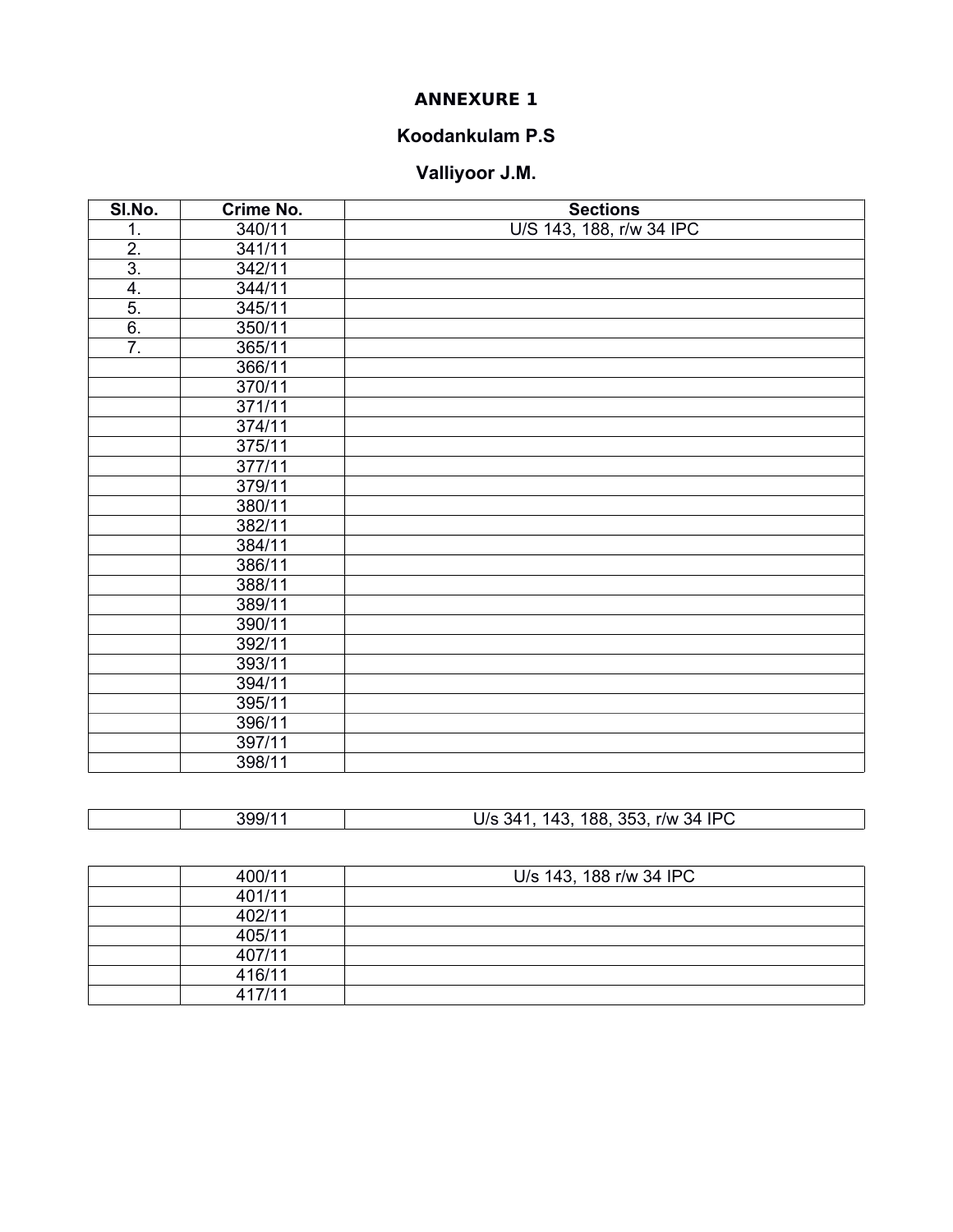| 418/11 | U/s 143, 188, 149, 291 IPC                   |  |
|--------|----------------------------------------------|--|
| 419/11 |                                              |  |
| 420/11 |                                              |  |
| $1/12$ | 143, 188, 149, 157, 291 IPC                  |  |
| 2/12   |                                              |  |
| 3/12   | 143, 188, 149, 291 IPC                       |  |
| 4/12   | 3 of TNPPDL Act                              |  |
| 6/12   | U/s 143, 188, 149, 157 291 IPC               |  |
| 8/12   |                                              |  |
| 9/12   |                                              |  |
| 10/12  |                                              |  |
| 13/12  |                                              |  |
| 14/12  |                                              |  |
| 16/12  |                                              |  |
| 17/12  | U/S 153 (A), 295 (3), 505 (2) IPC            |  |
| 18/12  | 143,149, 157, 188, 291 IPC                   |  |
| 19/12  |                                              |  |
| 20/12  |                                              |  |
| 21/12  |                                              |  |
| 23/12  |                                              |  |
| 24/12  |                                              |  |
| 25/12  |                                              |  |
| 27/12  |                                              |  |
| 28/12  |                                              |  |
| 29/12  |                                              |  |
| 30/12  |                                              |  |
| 31/12  |                                              |  |
| 33/12  |                                              |  |
| 34/12  |                                              |  |
| 35/12  |                                              |  |
| 36/12  |                                              |  |
| 37/12  |                                              |  |
| 38/12  |                                              |  |
| 39/12  |                                              |  |
| 41/12  | 143, 188, 157, 291, r/w 149 IPC              |  |
| 42/12  |                                              |  |
| 43/12  |                                              |  |
| 44/12  |                                              |  |
| 45/12  | U/S 143, 188, 153, 353, 291, 500 r/w 149 IPC |  |
| 46/12  | U/s 143, 188, 157, 291, r/w 149 IPC          |  |
| 47/12  |                                              |  |
| 48/12  |                                              |  |
| 49/12  |                                              |  |
| 51/12  |                                              |  |
| 53/12  |                                              |  |
| 54/12  |                                              |  |
| 56/12  |                                              |  |
| 57/12  |                                              |  |
| 58/12  | U/S. 143, 188, 120 (b), 157, 291 r/w 149 IPC |  |
| 59/12  | U/S 143, 188, 341, 157, 291, r/w 149 IPC     |  |
| 60/12  | U/s 143, 188, 120 (b), 157, 291 r/w 149 IPC  |  |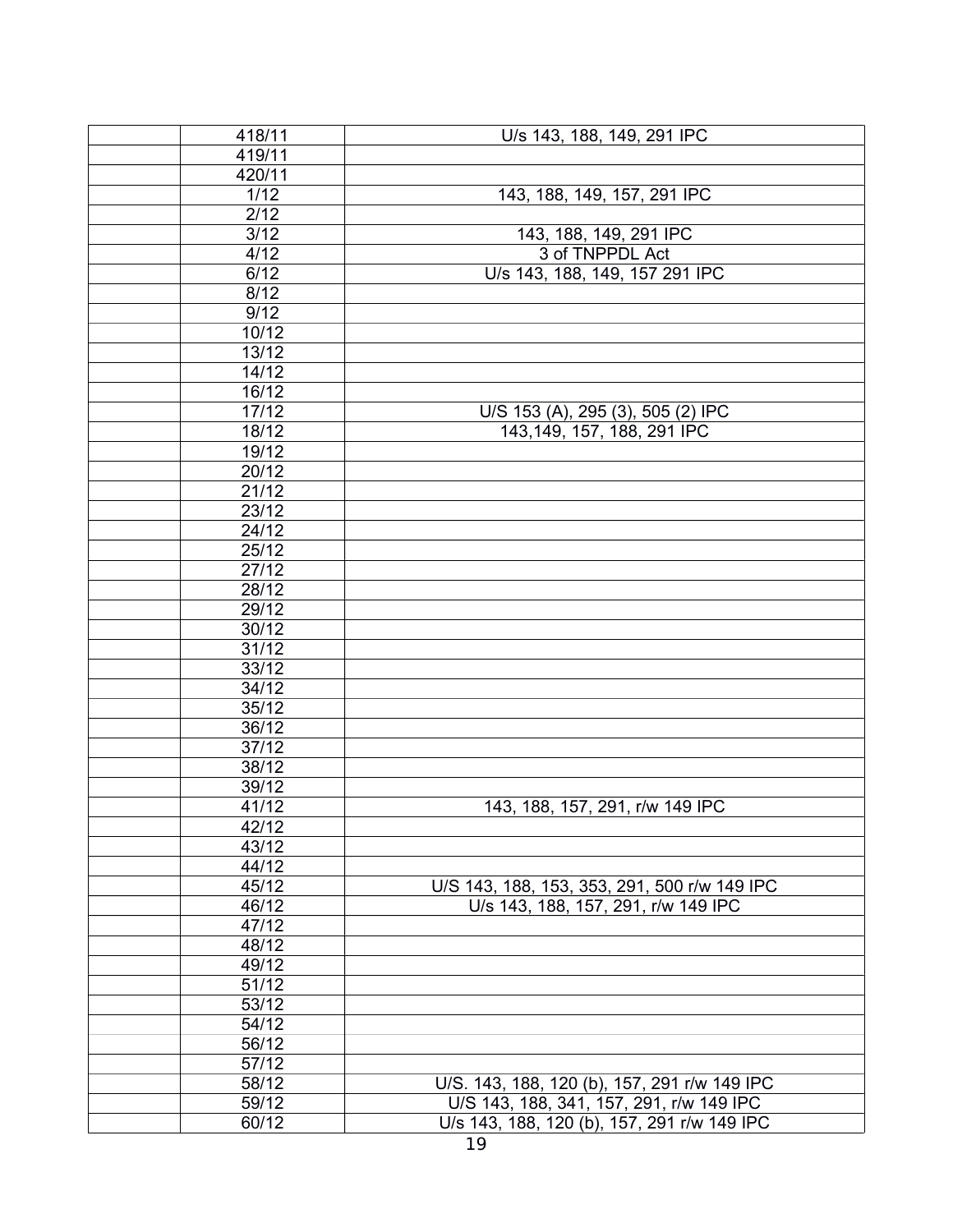| 62/12               |                                                                          |  |
|---------------------|--------------------------------------------------------------------------|--|
| 63/12               | U/s 143, 188, 157, 291, r/w 149 IPC                                      |  |
| 64/12               |                                                                          |  |
| 66/12               |                                                                          |  |
| 68/12               |                                                                          |  |
| 69/12               |                                                                          |  |
| 71/12               |                                                                          |  |
| 72/12               |                                                                          |  |
| 73/12               |                                                                          |  |
| 75/12               |                                                                          |  |
| 77/12               |                                                                          |  |
| 78/12               |                                                                          |  |
| 70/12               | U/s 121, 143, 188, 153 (A), 341, 342, 500, 506 (i) 7 (i) (a) CLA.<br>Act |  |
| 83/12               | U/s 143, 188, 153, 291 r/w 149 IPC                                       |  |
| 87/12               |                                                                          |  |
| 90/12               |                                                                          |  |
| 96/12               |                                                                          |  |
| 100/12              |                                                                          |  |
| 102/12              |                                                                          |  |
| 103/12              |                                                                          |  |
| 104/12              |                                                                          |  |
| 110/12              | U/s 143, 188, 157, 291, 149 r/w 283 IPC                                  |  |
| 111/12              | U/s 143, 188, 157, 291 r/w 149 IPC                                       |  |
| 107/12              |                                                                          |  |
| 117/12              |                                                                          |  |
| 115/12              |                                                                          |  |
| 119/12              |                                                                          |  |
| 120/12              |                                                                          |  |
| 121/12              |                                                                          |  |
| 123/12              |                                                                          |  |
| 126/12              |                                                                          |  |
| 127/12              |                                                                          |  |
| 138/12              |                                                                          |  |
| 139/12              |                                                                          |  |
| 140/12              |                                                                          |  |
| 129/12              |                                                                          |  |
| 130/12              |                                                                          |  |
| 131/12              |                                                                          |  |
| 132/12              |                                                                          |  |
| 133/12              |                                                                          |  |
| 134/12              | U/s 143, 188, 157, 291 r/w 149 IPC                                       |  |
| 137/12              |                                                                          |  |
| 141/12              |                                                                          |  |
| 142/12              |                                                                          |  |
| 135/12              | U/S. 143, 147, 148, 151, 121 (A) 188, 431 IPC and 3 of TNPPDL            |  |
| 136/12              |                                                                          |  |
| 143/12              | U/s 143, 188, 157, 291 r/w 149 IPC                                       |  |
| 145/12              |                                                                          |  |
| 146/12              |                                                                          |  |
| $\overline{1}47/12$ |                                                                          |  |
| 151/12              | U/s 143, 188, 157, 291, 187, 353 r/w 149 IPC                             |  |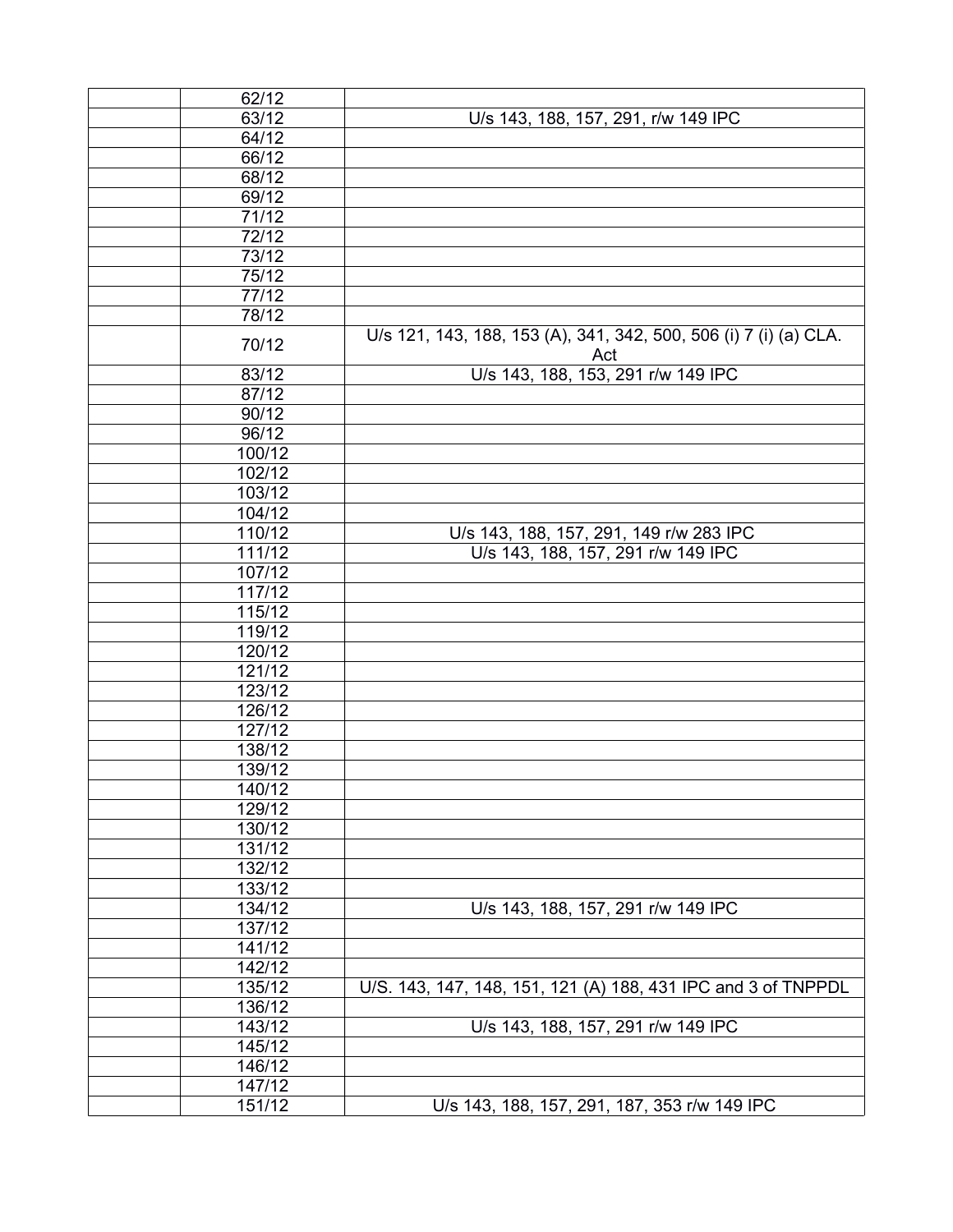| 152/12 | U/s 143, 188, 157, 291, r/w 149 IPC                         |  |
|--------|-------------------------------------------------------------|--|
| 153/12 |                                                             |  |
| 155/12 |                                                             |  |
| 156/12 |                                                             |  |
| 159/12 |                                                             |  |
| 160/12 |                                                             |  |
| 157/12 | U/s 143, 188, 157, 291, 120 (b) r/w 149 IPC                 |  |
| 158/12 | U/s 143, 188, 151, 152 (A) 500 IPC r/w 120 (b) IPC          |  |
| 161/12 | U/s 143, 188, 157, 291 IPC                                  |  |
| 164/12 | U/s 147, 148, 341, 294 (b) 307, 323, 324, 506 (ii) IPC 3 of |  |
|        | TNPPDL Act r/w 149 IPC                                      |  |
| 165/12 | U/s 147, 148, 341, 294 (b) 307, 323, 324, 506 (ii) 379 IPC  |  |
| 172/12 | Accidental fire                                             |  |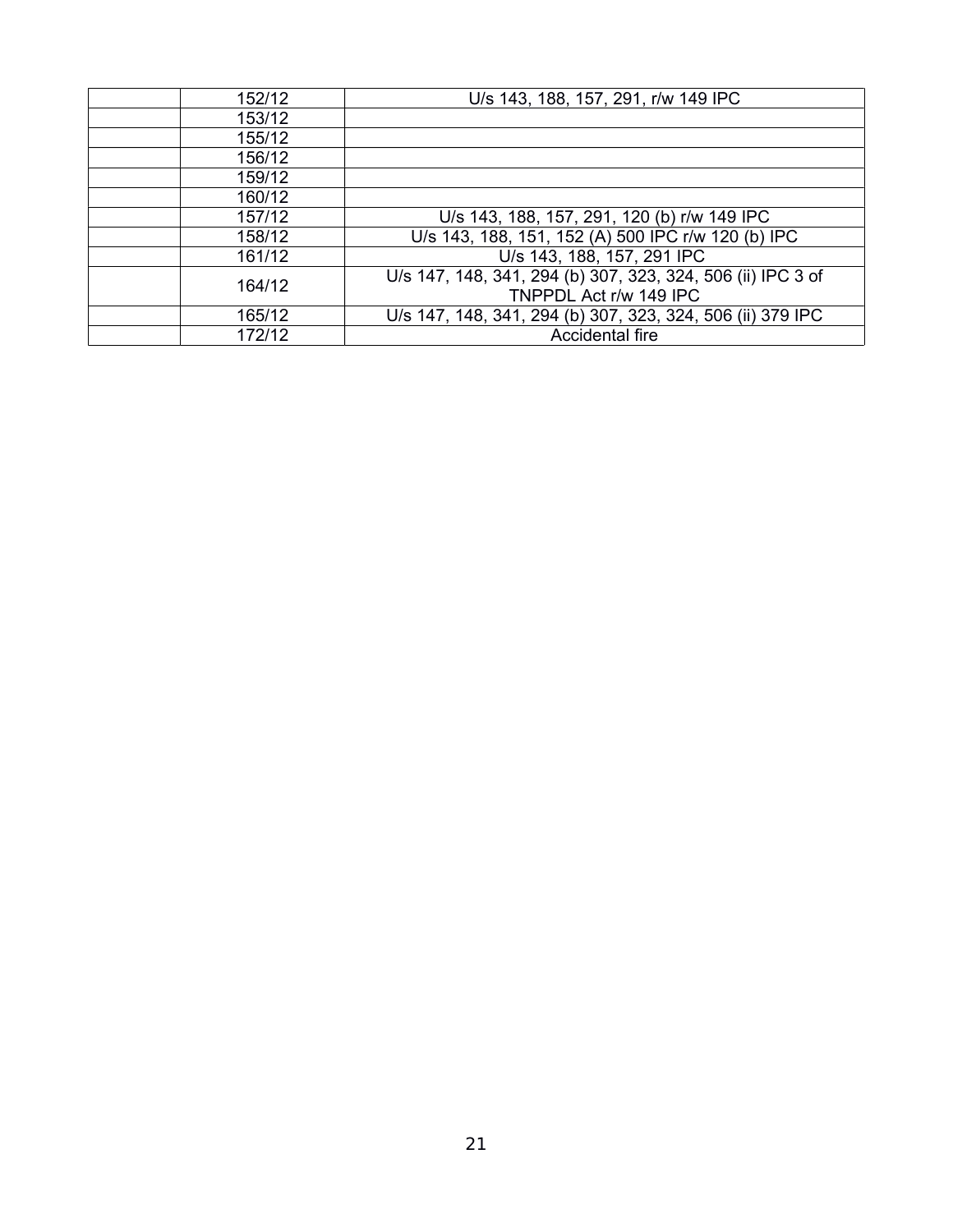### **Annexure 2**

### List of people who deposed.

- S.P. Udayakumar Via Skype (Internet)
- V. Pushparayan Via Skype (Internet)
- Sam Rajappa, Senior Journalist
- Joseph
- Josephyn Jaya , fishing community, Koottappulli
- Isakkimuthu , s/o Subramanya Nadar , farmer
- Jeromias, Uthankudi, driver
- Joyness, college student
- Nishanth, Uthangudi
- Pushparaj, Idinthakarai
- Satyamoorthy, Koodankulam, Construction worker
- Maria Therese Koothakuli
- Everest, Idinthakarai, Vijayapathi panchayat member
- T.S.S. Mani, P.U.C.L -- TN-Pondy
- Vanniyarasu Viduthalai Chiruthaikal spokesperson
- Poongodi- Deposition about Mukilan
- Revathi Deposition about Sathish Kumar
- Samuel Asirraj, Associate Proffessor, Manonmaniam Sundaranar University
- Adv. Ramesh, Tirunelveli , CPI ML
- Ramesh Gopalkrishnan, Amnesty International, Researcher
- Prashant Bhushan, Senior Advocate
- Meera Udayakumar, School Principal, Idinthakarai

### Written Deposition:

1. Media deposition undisclosed. Submitted to the Panel